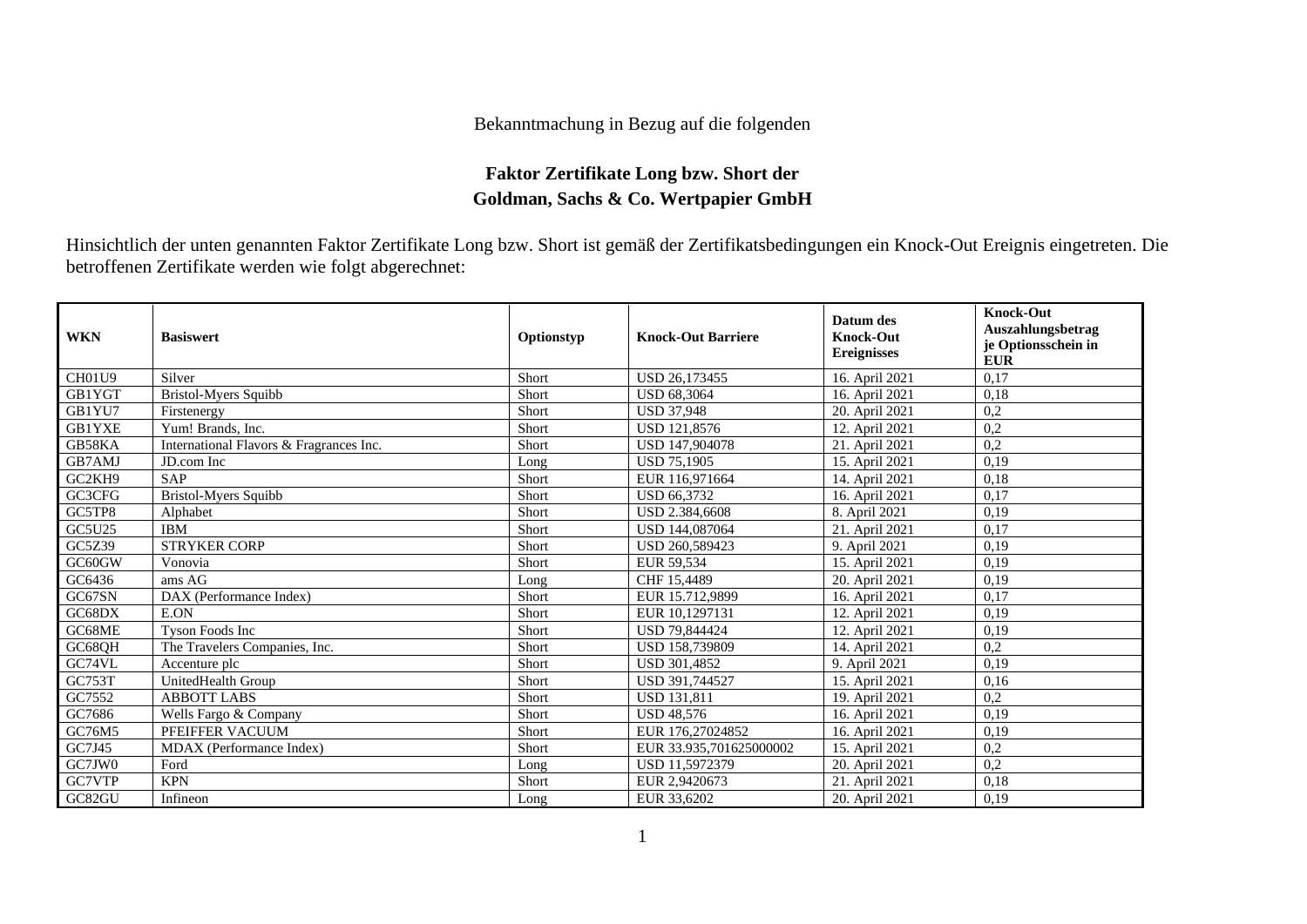| <b>WKN</b>    | <b>Basiswert</b>                           | Optionstyp | <b>Knock-Out Barriere</b> | Datum des<br><b>Knock-Out</b><br><b>Ereignisses</b> | <b>Knock-Out</b><br>Auszahlungsbetrag<br>je Optionsschein in<br><b>EUR</b> |
|---------------|--------------------------------------------|------------|---------------------------|-----------------------------------------------------|----------------------------------------------------------------------------|
| GC82T9        | <b>SAP</b>                                 | Short      | EUR 116,366               | 14. April 2021                                      | 0,14                                                                       |
| GC8F79        | Colgate-Palmolive                          | Short      | USD 81,766152             | 20. April 2021                                      | 0,16                                                                       |
| GC8LPD        | Nvidia                                     | Short      | <b>USD 672.188</b>        | 15. April 2021                                      | 0.19                                                                       |
| GC8LPE        | Nvidia                                     | Short      | <b>USD 662,4</b>          | 12. April 2021                                      | $\overline{0,2}$                                                           |
| GC8LRP        | Deutsche Börse                             | Short      | EUR 149,9165              | 9. April 2021                                       | 0,19                                                                       |
| GC8PZT        | Nike                                       | Long       | USD 126,95671576          | 20. April 2021                                      | 0,18                                                                       |
| <b>GC9TFJ</b> | Delivery Hero AG                           | Short      | EUR 127,465               | 13. April 2021                                      | 0,2                                                                        |
| GF04B4        | Laboratory Corporation of America Holdings | Short      | USD 270,538689            | 16. April 2021                                      | 0,18                                                                       |
| GF05V6        | Hologic Inc                                | Short      | USD 79,249971             | 16. April 2021                                      | 0,19                                                                       |
| <b>GFOMEM</b> | Macy's, Inc.                               | Long       | USD 15,563625             | 20. April 2021                                      | 0,16                                                                       |
| GF11EE        | Amazon.com                                 | Short      | USD 3.398,279             | 9. April 2021                                       | 0,16                                                                       |
| GF13EV        | Vonovia                                    | Short      | EUR 59,03692              | 15. April 2021                                      | 0,18                                                                       |
| GF13J0        | Zoetis Inc                                 | Short      | USD 163,84625             | 12. April 2021                                      | 0,19                                                                       |
| <b>GF171U</b> | JD.com Inc                                 | Long       | USD 74,768652             | 15. April 2021                                      | 0,2                                                                        |
| GF1AK7        | Northrop Grumman                           | Short      | USD 353,20475             | 16. April 2021                                      | 0,19                                                                       |
| GF1JS1        | Starbucks                                  | Short      | USD 121,664714            | 16. April 2021                                      | 0,19                                                                       |
| GF1M55        | Visa Inc. - Class A                        | Short      | <b>USD 228,6394</b>       | 15. April 2021                                      | 0,18                                                                       |
| GF1Q9E        | Deutsche Post                              | Short      | EUR 50,3031875            | 13. April 2021                                      | 0,19                                                                       |
| GF1TS8        | <b>Barrick Gold</b>                        | Short      | <b>USD 21,4098</b>        | 13. April 2021                                      | 0,17                                                                       |
| GF1Z09        | Masco Corporation                          | Short      | <b>USD 65,1063</b>        | 16. April 2021                                      | 0,17                                                                       |
| GF22FH        | <b>Hormel Foods</b>                        | Long       | USD 45,969735             | 9. April 2021                                       | 0,16                                                                       |
| <b>GF22N0</b> | General Mills, Inc.                        | Short      | USD 62,61182              | 20. April 2021                                      | 0,18                                                                       |
| GF22QR        | O'Reilly Automotive Inc                    | Short      | USD 546,4356              | 19. April 2021                                      | 0,19                                                                       |
| GF22VD        | Home Depot                                 | Short      | USD 329,6206              | 15. April 2021                                      | 0,19                                                                       |
| GF22W4        | PepsiCo                                    | Short      | USD 147,645               | 20. April 2021                                      | 0,2                                                                        |
| GF2HU5        | Baxter International Inc.                  | Short      | USD 88,933298             | 21. April 2021                                      | 0,2                                                                        |
| GF2PVD        | $S\&P 500(r)$ Index                        | Short      | USD 4.248,31019309        | 15. April 2021                                      | 0,19                                                                       |
| GF36E6        | Puma                                       | Short      | EUR 93,56175              | 9. April 2021                                       | 0,17                                                                       |
| GF36KV        | Prosus NV                                  | Long       | EUR 92,467914             | 12. April 2021                                      | 0,15                                                                       |
| GF3AJN        | <b>Ballard Power Systems Inc</b>           | Long       | <b>USD 20,8022</b>        | 15. April 2021                                      | 0,19                                                                       |
| GF3H75        | <b>Brown-Forman Corporation</b>            | Short      | USD 76,441576             | 20. April 2021                                      | 0,16                                                                       |
| GF3H9A        | McDonald's                                 | Short      | <b>USD 237,062</b>        | 16. April 2021                                      | $\overline{0.2}$                                                           |
| GF3QPH        | <b>EOG</b> Resources                       | Long       | USD 67,77005625           | 20. April 2021                                      | 0,17                                                                       |
| GF3QRP        | Deutsche Bank                              | Long       | EUR 9,751749              | 21. April 2021                                      | 0,18                                                                       |
| GF3TNR        | Sonova Holding AG                          | Short      | CHF 273,053               | 19. April 2021                                      | 0,18                                                                       |
| GF3TPU        | Philip Morris                              | Short      | USD 92,1232               | 9. April 2021                                       | 0,2                                                                        |
| GF3V65        | Suez Environment S.A.                      | Short      | EUR 18,834616             | 12. April 2021                                      | 0,16                                                                       |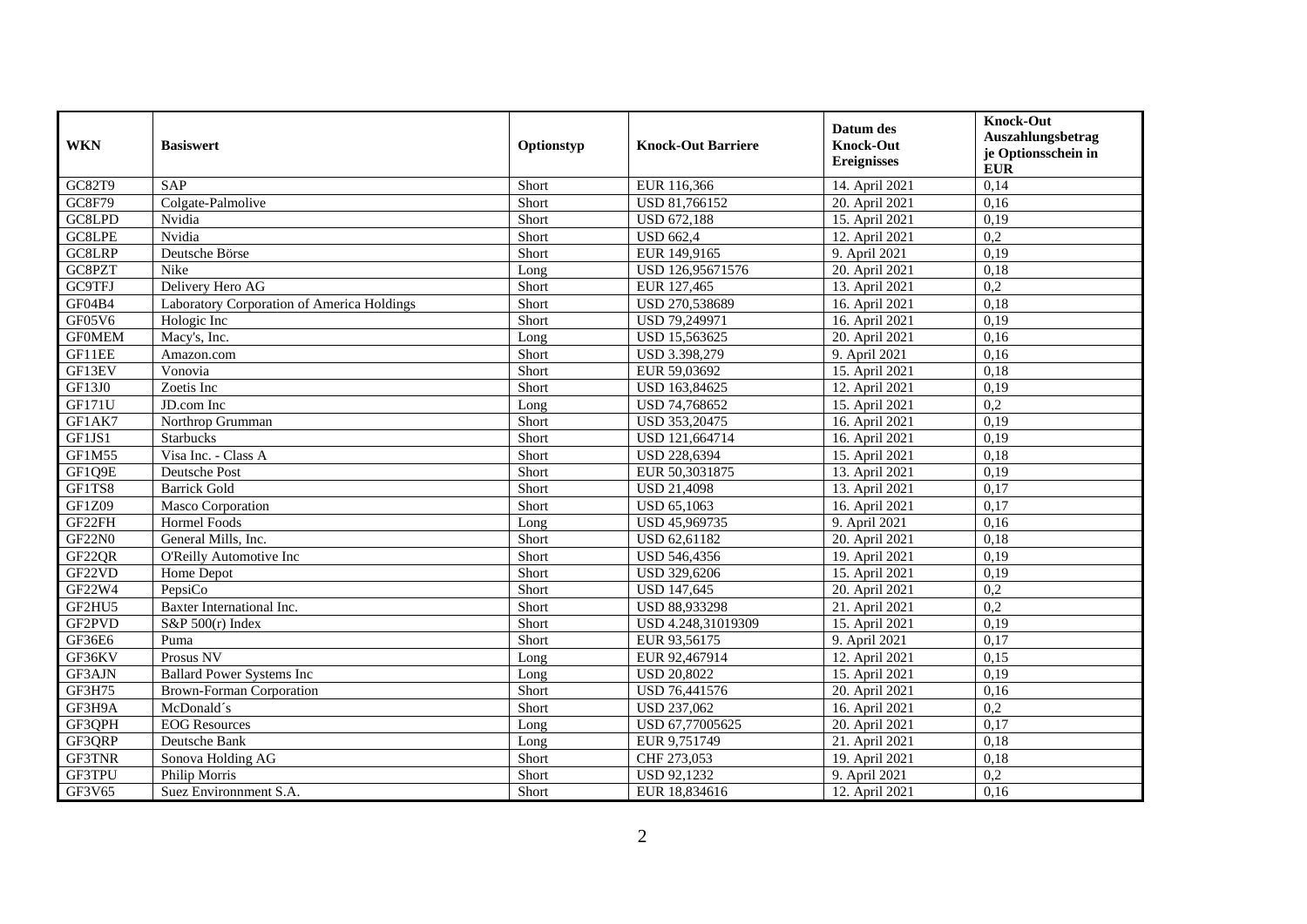| <b>WKN</b> | <b>Basiswert</b>                           | Optionstyp | <b>Knock-Out Barriere</b> | Datum des<br><b>Knock-Out</b><br><b>Ereignisses</b> | <b>Knock-Out</b><br>Auszahlungsbetrag<br>je Optionsschein in<br><b>EUR</b> |
|------------|--------------------------------------------|------------|---------------------------|-----------------------------------------------------|----------------------------------------------------------------------------|
| GF3V9K     | Royal Dutch Shell plc                      | Long       | EUR 15,7371144            | 20. April 2021                                      | 0,16                                                                       |
| GF3W3T     | Advance Auto Parts, Inc.                   | Short      | USD 199,76025             | 20. April 2021                                      | 0,2                                                                        |
| GF40A0     | Sika AG                                    | Short      | CHF 279,954               | 21. April 2021                                      | $\overline{0.2}$                                                           |
| GF43K4     | Boeing                                     | Long       | USD 236,8255              | 20. April 2021                                      | 0,19                                                                       |
| GF43M6     | Regeneron Pharmaceuticals, Inc.            | Short      | <b>USD 486,5808</b>       | 14. April 2021                                      | 0,2                                                                        |
| GF43M7     | Regeneron Pharmaceuticals, Inc.            | Short      | USD 505,225296            | 16. April 2021                                      | 0,19                                                                       |
| GF45VX     | <b>Dollar General Corporation</b>          | Short      | <b>USD 213,2208</b>       | 13. April 2021                                      | 0.17                                                                       |
| GF45VY     | <b>Dollar General Corporation</b>          | Short      | USD 220,36705             | 16. April 2021                                      | 0,19                                                                       |
| GF45W3     | Becton, Dickinson and Company              | Short      | USD 252,704574            | 13. April 2021                                      | $\overline{0.2}$                                                           |
| GF48Y0     | Danaher                                    | Short      | <b>USD 238,169</b>        | 12. April 2021                                      | 0,19                                                                       |
| GF4C8V     | Medtronic, PLC                             | Short      | USD 129,9139              | 20. April 2021                                      | 0,17                                                                       |
| GF4C8W     | Medtronic, PLC                             | Short      | USD 128,266125            | 14. April 2021                                      | 0,2                                                                        |
| GF4CCX     | <b>State Street Corporation</b>            | Long       | <b>USD 78,708798</b>      | 19. April 2021                                      | 0.15                                                                       |
| GF4CFV     | Carl-Zeiss Meditec AG                      | Short      | EUR 151,06                | 16. April 2021                                      | 0,2                                                                        |
| GF4CJN     | Laboratory Corporation of America Holdings | Short      | USD 264,303125            | 12. April 2021                                      | 0,2                                                                        |
| GF4FB2     | HeidelbergCement                           | Short      | EUR 83,6764               | 16. April 2021                                      | 0,19                                                                       |
| GF4FL5     | <b>CMS</b> Energy                          | Short      | <b>USD 64.668</b>         | 16. April 2021                                      | 0.19                                                                       |
| GF4L13     | Remy Cointreau SA                          | Short      | EUR 170,4575              | 14. April 2021                                      | 0,14                                                                       |
| GF4NWP     | JinkoSolar Holding Co Ltd                  | Long       | <b>USD 34,974</b>         | 9. April 2021                                       | 0,14                                                                       |
| GF4P1W     | Deutsche Post                              | Short      | EUR 48,57995              | 9. April 2021                                       | 0,2                                                                        |
| GF4P3F     | Fresenius SE & Co KGaA                     | Short      | EUR 39,91765              | 13. April 2021                                      | 0,2                                                                        |
| GF4PCP     | Geberit AG                                 | Short      | CHF 630,61236             | 9. April 2021                                       | 0,18                                                                       |
| GF4RWY     | Continental                                | Long       | EUR 110,370162            | 9. April 2021                                       | 0,19                                                                       |
| GF4UN7     | Weibo Corporation                          | Long       | <b>USD 48,8298</b>        | 9. April 2021                                       | 0,2                                                                        |
| GF4UUB     | Amadeus                                    | Long       | EUR 57,327                | 20. April 2021                                      | 0,19                                                                       |
| GF4UXC     | Akamai Technologies, Inc.                  | Short      | USD 105,05225             | 8. April 2021                                       | 0,19                                                                       |
| GF4XAQ     | <b>Ameren Corporation</b>                  | Short      | <b>USD 83,9256</b>        | 14. April 2021                                      | 0,19                                                                       |
| GF4XAR     | Ameren Corporation                         | Short      | USD 85,583106             | 20. April 2021                                      | 0,19                                                                       |
| GF4XAT     | Public Service Enterprise Group Inc        | Short      | USD 62,601606             | 13. April 2021                                      | 0,16                                                                       |
| GF4ZWB     | Marathon Petroleum Corporation             | Long       | USD 52,3614               | 20. April 2021                                      | 0,2                                                                        |
| GF503G     | Schlumberger                               | Long       | USD 25,962258             | 20. April 2021                                      | 0,16                                                                       |
| GF5048     | Iberdrola                                  | Short      | EUR 11,699298             | 8. April 2021                                       | 0,18                                                                       |
| GF5087     | Moody's Corporation                        | Short      | USD 315,60775             | 8. April 2021                                       | $\overline{0.2}$                                                           |
| GF509P     | Lowe's Companies, Inc.                     | Short      | USD 200,0363              | 9. April 2021                                       | 0,17                                                                       |
| GF53GY     | General Motors Co                          | Long       | USD 56,641368             | 20. April 2021                                      | 0,16                                                                       |
| GF53QK     | Costco                                     | Short      | USD 365,9862              | 8. April 2021                                       | 0,16                                                                       |
| GF53QM     | Costco                                     | Short      | USD 370,941838            | 15. April 2021                                      | 0,18                                                                       |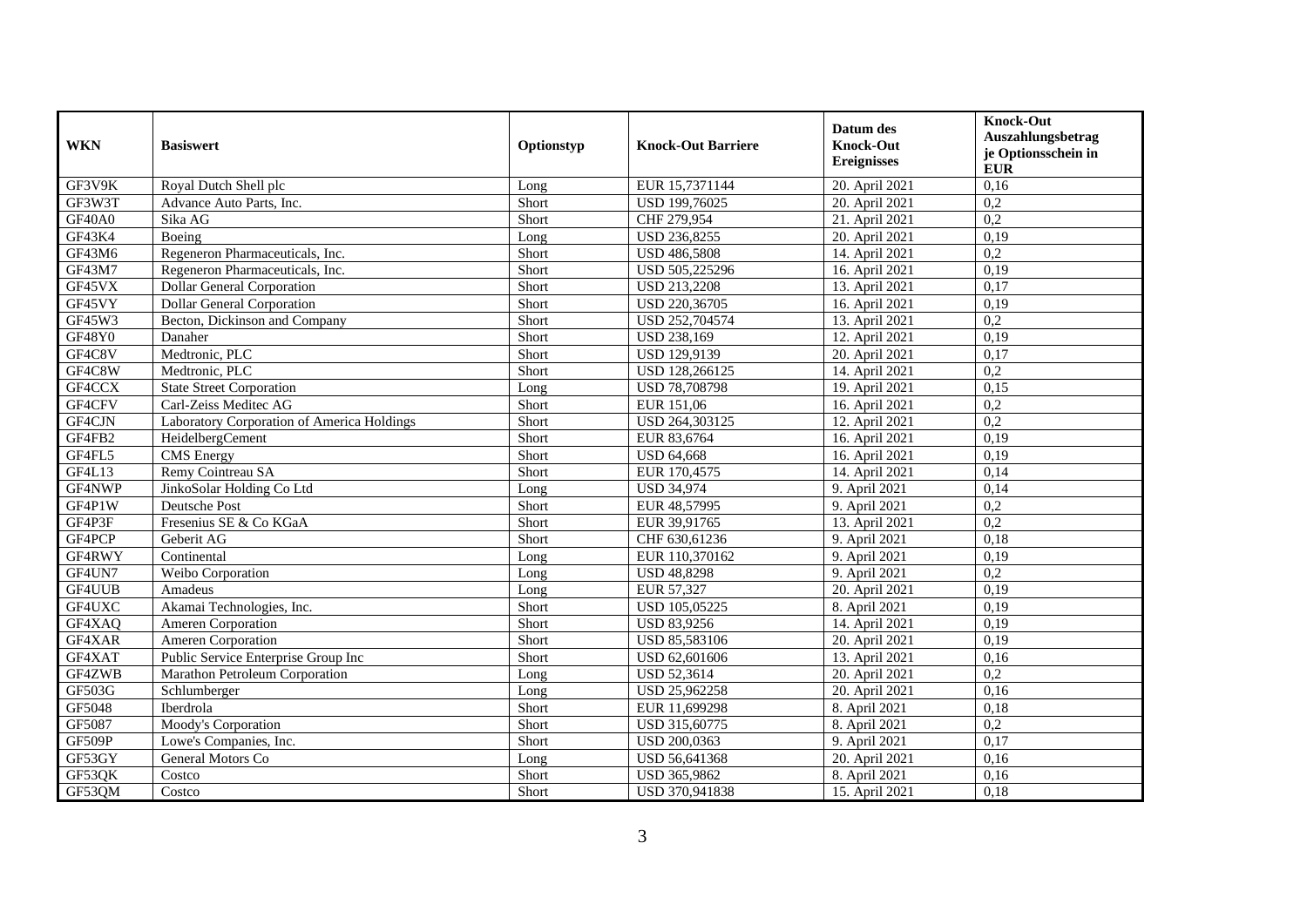| <b>WKN</b>    | <b>Basiswert</b>                     | Optionstyp | <b>Knock-Out Barriere</b> | Datum des<br><b>Knock-Out</b><br><b>Ereignisses</b> | <b>Knock-Out</b><br>Auszahlungsbetrag<br>je Optionsschein in<br><b>EUR</b> |
|---------------|--------------------------------------|------------|---------------------------|-----------------------------------------------------|----------------------------------------------------------------------------|
| GF53UB        | <b>ABBOTT LABS</b>                   | Short      | <b>USD 124,066</b>        | 13. April 2021                                      | 0,18                                                                       |
| GF5621        | Argenx NV                            | Long       | EUR 221,16                | 13. April 2021                                      | 0,17                                                                       |
| GF564Q        | Pioneer Natural Resources Co         | Long       | USD 144,040134            | 12. April 2021                                      | 0,19                                                                       |
| GF56AN        | Adobe Inc.                           | Short      | USD 527,738687            | 13. April 2021                                      | 0,18                                                                       |
| GF5FU7        | <b>ADO</b> Properties SA             | Long       | EUR 22,820952             | 21. April 2021                                      | 0,16                                                                       |
| GF5FXR        | Vopak                                | Long       | EUR 39,73322877           | 21. April 2021                                      | 0,17                                                                       |
| GF5G1R        | Danaher                              | Short      | USD 230,5914              | 8. April 2021                                       | 0,19                                                                       |
| GF5G1S        | Danaher                              | Short      | USD 237,332504            | 12. April 2021                                      | 0,18                                                                       |
| GF5G5R        | Valero Energy Corporation            | Long       | USD 67,85006647           | 20. April 2021                                      | $\overline{0,2}$                                                           |
| GF5JW6        | Lamb Weston Holdings Inc             | Long       | USD 76,321014             | 8. April 2021                                       | 0,15                                                                       |
| GF5LZ0        | Dow Jones Industrial Average Index   | Short      | USD 35.137,468113000003   | 15. April 2021                                      | 0,19                                                                       |
| GF5M7F        | Microsoft                            | Short      | USD 266,888539            | 13. April 2021                                      | 0,19                                                                       |
| GF5M7L        | Symrise                              | Short      | EUR 111,588               | 21. April 2021                                      | 0,18                                                                       |
| GF5VFA        | Ericsson                             | Short      | SEK 120,819               | 8. April 2021                                       | 0,17                                                                       |
| GF5VJ4        | Kone OYJ â€"B                        | Short      | EUR 72,0732               | 9. April 2021                                       | 0,19                                                                       |
| GF5ZE3        | <b>Newmont Corporation</b>           | Short      | USD 63,39625              | 15. April 2021                                      | 0,19                                                                       |
| GF62DK        | <b>Sartorius</b>                     | Short      | EUR 468,05352             | 9. April 2021                                       | 0,19                                                                       |
| GF67Q5        | ResMed Inc.                          | Short      | <b>USD 209,814</b>        | 21. April 2021                                      | 0,18                                                                       |
| GF6855        | Fresenius SE & Co KGaA               | Short      | EUR 39,723875             | 13. April 2021                                      | 0,19                                                                       |
| <b>GF687P</b> | <b>Newmont Corporation</b>           | Short      | USD 63,17359              | 15. April 2021                                      | 0,19                                                                       |
| GF6890        | Uber Technologies, Inc.              | Short      | USD 61,1408               | 12. April 2021                                      | 0,2                                                                        |
| <b>GF6A70</b> | HubSpot Inc                          | Short      | USD 552,2176              | 13. April 2021                                      | 0,19                                                                       |
| GF6A95        | NASDAQ-100 Index                     | Short      | USD 14.263,5843362        | 15. April 2021                                      | $\overline{0,2}$                                                           |
| GF6ABE        | Nemetschek                           | Short      | EUR 57,668244             | 8. April 2021                                       | 0,17                                                                       |
| GF6ACD        | Mettler-Toledo                       | Short      | USD 1.232,21696           | 9. April 2021                                       | 0,17                                                                       |
| GF6ACE        | Mettler-Toledo                       | Short      | USD 1.308,83275           | 21. April 2021                                      | 0.15                                                                       |
| GF6AEN        | Thermo Fisher Scientific, Inc.       | Short      | USD 481,600314            | 9. April 2021                                       | 0,17                                                                       |
| GF6AGR        | Broadridge Financial Solutions, Inc. | Short      | USD 159,277116            | 20. April 2021                                      | 0,19                                                                       |
| GF6AJU        | MDAX (Performance Index)             | Short      | EUR 33.618,423258000003   | 15. April 2021                                      | 0,19                                                                       |
| GF6ANP        | Illinois Tool Works Inc.             | Short      | USD 227,3172              | 21. April 2021                                      | 0,18                                                                       |
| GF6EDM        | <b>Baker Hughes Company</b>          | Long       | USD 20,89425              | 8. April 2021                                       | 0,16                                                                       |
| GF6EDN        | <b>Baker Hughes Company</b>          | Long       | <b>USD 18,9247</b>        | 21. April 2021                                      | 0,19                                                                       |
| GF6EGV        | American International Group, Inc.   | Short      | USD 48,440875             | 14. April 2021                                      | 0,19                                                                       |
| GF6EJP        | DAX (Performance Index)              | Short      | EUR 15.679,428174000001   | 16. April 2021                                      | 0,17                                                                       |
| GF6EM1        | Dow Jones Industrial Average Index   | Short      | USD 34.982,190521999997   | 16. April 2021                                      | 0,19                                                                       |
| GF6J78        | Gartner                              | Short      | USD 197,1729              | 21. April 2021                                      | 0,19                                                                       |
| GF6J8U        | Lyft, Inc.                           | Long       | USD 59,419948             | 20. April 2021                                      | 0,19                                                                       |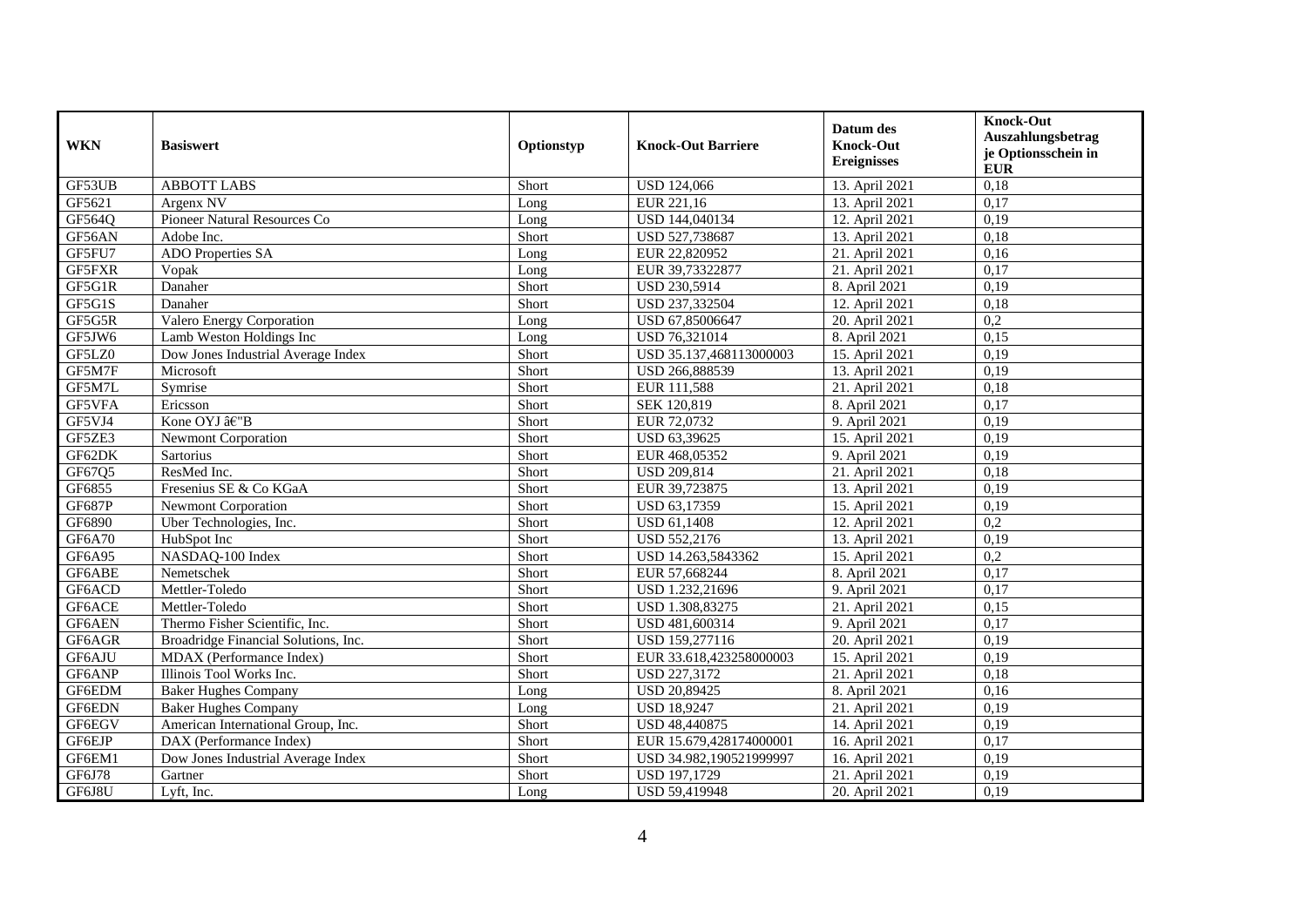| <b>WKN</b>    | <b>Basiswert</b>                             | Optionstyp | <b>Knock-Out Barriere</b> | Datum des<br><b>Knock-Out</b><br><b>Ereignisses</b> | <b>Knock-Out</b><br>Auszahlungsbetrag<br>je Optionsschein in<br><b>EUR</b> |
|---------------|----------------------------------------------|------------|---------------------------|-----------------------------------------------------|----------------------------------------------------------------------------|
| GF6J9Z        | Alibaba Group Holding Limited ADR (New York) | Short      | USD 240,48044546          | 12. April 2021                                      | 0,2                                                                        |
| GF6JFA        | Packaging Corporation of America             | Short      | USD 140,503784            | 15. April 2021                                      | 0,2                                                                        |
| GF6JH2        | Deutsche Pfandbriefbank                      | Long       | EUR 9,1714392             | 21. April 2021                                      | 0.18                                                                       |
| GF6JJ3        | Everest Re Group, Ltd.                       | Short      | USD 259,006612            | 7. April 2021                                       | 0,19                                                                       |
| GF6JKB        | <b>Siemens</b>                               | Short      | EUR 144,2                 | 16. April 2021                                      | 0,2                                                                        |
| GF6JND        | Julius Baer Group                            | Short      | CHF 61,0893               | 15. April 2021                                      | 0,16                                                                       |
| GF6P0B        | Equifax                                      | Short      | <b>USD 195,2777</b>       | 20. April 2021                                      | 0,19                                                                       |
| GF6P19        | <b>SAP</b>                                   | Short      | EUR 117,40164169          | 14. April 2021                                      | 0,15                                                                       |
| GF6P1T        | Graco Inc                                    | Short      | USD 74,950332             | 15. April 2021                                      | 0,18                                                                       |
| GF6P3N        | iRobot Corporation                           | Long       | USD 109,061545            | 19. April 2021                                      | 0.15                                                                       |
| <b>GF6P80</b> | CAC 40 Index                                 | Short      | EUR 6.389,9935            | 16. April 2021                                      | 0,2                                                                        |
| GF6PDU        | <b>Bureau Veritas SA</b>                     | Short      | EUR 25,208152             | 8. April 2021                                       | 0,18                                                                       |
| GF6PEE        | Bolloré                                      | Short      | EUR 4,24566               | 13. April 2021                                      | 0,19                                                                       |
| GF6PF5        | Ameriprise Financial Inc.                    | Short      | USD 245,94975             | 9. April 2021                                       | 0,18                                                                       |
| GF6PGQ        | Delivery Hero AG                             | Short      | EUR 121,128125            | 9. April 2021                                       | 0,16                                                                       |
| GF6RHT        | Huntington Ingalls Industries                | Short      | USD 214,627625            | 12. April 2021                                      | 0,18                                                                       |
| GF6RLH        | Stroeer                                      | Long       | EUR 68.502                | 20. April 2021                                      | 0,19                                                                       |
| GF6RN3        | W.W. Grainger, Inc.                          | Short      | USD 422,55318             | 21. April 2021                                      | 0,19                                                                       |
| GF6RP9        | Amplifon S.p.A.                              | Short      | EUR 36,5594               | 15. April 2021                                      | 0,2                                                                        |
| GF6RPQ        | Copart                                       | Short      | USD 119,91206992          | 9. April 2021                                       | 0,19                                                                       |
| GF6RRT        | <b>UBS</b>                                   | Short      | CHF 14,97105              | 16. April 2021                                      | 0,2                                                                        |
| GF6RRX        | <b>PPG</b> Industries                        | Short      | USD 161,76473125          | 16. April 2021                                      | 0,17                                                                       |
| GF6RS9        | <b>Telenet Group Holding NV</b>              | Short      | EUR 35,810284             | 15. April 2021                                      | 0,16                                                                       |
| GF6RV6        | Boeing                                       | Long       | USD 242,447042            | 19. April 2021                                      | 0,18                                                                       |
| GF6RW0        | Lufthansa                                    | Long       | EUR 10,500875             | 13. April 2021                                      | 0,17                                                                       |
| GF6RXM        | Kirkland Lake Gold Ltd.                      | Short      | USD 38,057364             | 16. April 2021                                      | 0.18                                                                       |
| GF6V6H        | Tripadvisor Inc.                             | Long       | USD 50,09297119           | 12. April 2021                                      | 0,17                                                                       |
| GF6V6Y        | <b>MGM</b> Resorts International             | Long       | USD 38,06690391           | 20. April 2021                                      | 0,2                                                                        |
| GF6V7F        | Honeywell International Inc.                 | Short      | USD 224,565004            | 9. April 2021                                       | 0,19                                                                       |
| GF6VBK        | Carl-Zeiss Meditec AG                        | Short      | EUR 146,981               | 15. April 2021                                      | 0,19                                                                       |
| GF6YZJ        | Equifax                                      | Short      | USD 190,102211            | 12. April 2021                                      | 0,19                                                                       |
| GF6Z5A        | Centerpoint Energy Inc.                      | Short      | USD 24,288892             | 20. April 2021                                      | 0,16                                                                       |
| GF72FW        | STOXX(r) Europe 600 Banks                    | Short      | EUR 133,43006868          | 19. April 2021                                      | 0,19                                                                       |
| <b>GF72N8</b> | Dover Corporation                            | Short      | USD 142,955144            | 12. April 2021                                      | 0,2                                                                        |
| <b>GF72N9</b> | Dover Corporation                            | Short      | USD 143,673933            | 20. April 2021                                      | 0,18                                                                       |
| GF72PZ        | Ametek                                       | Short      | USD 134,099606            | 12. April 2021                                      | 0,17                                                                       |
| GF72QY        | <b>WestRock Company</b>                      | Short      | <b>USD 54,78</b>          | 12. April 2021                                      | 0,18                                                                       |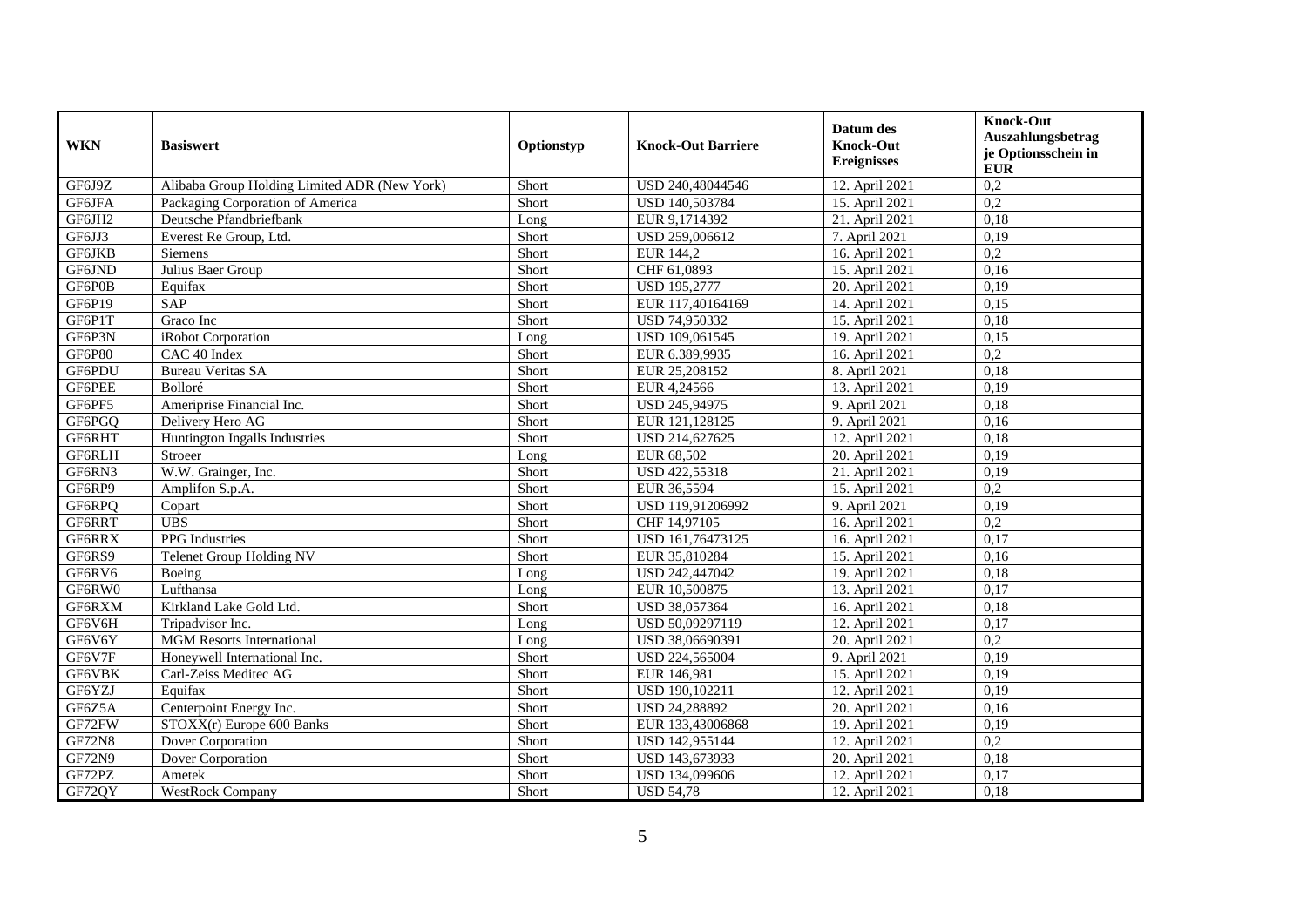| <b>WKN</b>    | <b>Basiswert</b>                                      | Optionstyp | <b>Knock-Out Barriere</b> | Datum des<br><b>Knock-Out</b><br><b>Ereignisses</b> | <b>Knock-Out</b><br>Auszahlungsbetrag<br>je Optionsschein in<br><b>EUR</b> |
|---------------|-------------------------------------------------------|------------|---------------------------|-----------------------------------------------------|----------------------------------------------------------------------------|
| GF72T5        | Monster Beverage Corp                                 | Short      | USD 96,246522             | 8. April 2021                                       | 0,19                                                                       |
| GF72WC        | Westinghouse Air Brake Technologies Corporation       | Short      | USD 83,0283               | 21. April 2021                                      | 0,17                                                                       |
| GF72XZ        | Salesforce.com. Inc.                                  | Short      | USD 229,25323             | 9. April 2021                                       | 0.17                                                                       |
| GF72YM        | FTSE MIB Index                                        | Short      | EUR 25.249,833486         | 16. April 2021                                      | $\overline{0,2}$                                                           |
| GF74RZ        | $STOXX(r)$ Europe 600 Index                           | Short      | EUR 445,39912609          | 16. April 2021                                      | 0,18                                                                       |
| GF74TY        | STOXX(r) Europe 600 Industrial Goods & Services Index | Short      | EUR 722,30696262          | 16. April 2021                                      | 0,2                                                                        |
| GF74X9        | Kirkland Lake Gold Ltd.                               | Short      | USD 36,290342             | 9. April 2021                                       | 0,15                                                                       |
| GF756W        | Under Armour, Inc. - Class A                          | Long       | USD 20,831076             | 20. April 2021                                      | 0,17                                                                       |
| GF77GP        | <b>UBS</b>                                            | Short      | CHF 14,898375             | 16. April 2021                                      | 0,18                                                                       |
| GF77GQ        | Deutsche Wohnen AG                                    | Short      | EUR 45,2574               | 15. April 2021                                      | 0,14                                                                       |
| <b>GF77K7</b> | The Travelers Companies, Inc.                         | Short      | USD 156,01525             | 14. April 2021                                      | 0,18                                                                       |
| GF77LE        | <b>Brenntag AG</b>                                    | Short      | EUR 74,582628             | 13. April 2021                                      | 0,2                                                                        |
| GF77MY        | Lyft, Inc.                                            | Long       | USD 58,56921              | 13. April 2021                                      | 0,2                                                                        |
| <b>GF77P8</b> | Anheuser-Busch InBev                                  | Short      | EUR 56,660184             | 15. April 2021                                      | 0,15                                                                       |
| GF77PN        | Cintas Corp                                           | Short      | USD 359,5296              | 12. April 2021                                      | 0,19                                                                       |
| GF77TQ        | Anthem Inc.                                           | Short      | <b>USD 383,778</b>        | 16. April 2021                                      | 0,19                                                                       |
| <b>GF77U7</b> | Philip Morris                                         | Short      | <b>USD 94.12575</b>       | 16. April 2021                                      | 0.18                                                                       |
| GF77VY        | Roper Industries Inc                                  | Short      | USD 430,0116              | 12. April 2021                                      | 0,18                                                                       |
| GF77W9        | NextEra Energy                                        | Short      | USD 79,066574             | 8. April 2021                                       | 0,2                                                                        |
| GF77XB        | <b>Celanese Corporation</b>                           | Short      | <b>USD 160,1341</b>       | 16. April 2021                                      | 0,17                                                                       |
| GF79TH        | Phillips 66                                           | Long       | <b>USD 78,288</b>         | 8. April 2021                                       | 0,19                                                                       |
| GF79U3        | <b>Edwards Lifesciences Corporation</b>               | Short      | USD 91,548082             | 21. April 2021                                      | 0,16                                                                       |
| GF79UQ        | <b>EOG</b> Resources                                  | Long       | USD 68,27143597           | 20. April 2021                                      | 0,14                                                                       |
| GF79YQ        | Infineon                                              | Long       | EUR 33,1924249            | 20. April 2021                                      | 0.16                                                                       |
| GF79Z5        | S&P Global Inc                                        | Short      | USD 388,5365              | 21. April 2021                                      | 0,2                                                                        |
| GF7A0G        | Okta, Inc. - Class A                                  | Short      | <b>USD 247,423</b>        | 9. April 2021                                       | 0,18                                                                       |
| GF7A24        | The Trade Desk, Inc.                                  | Short      | USD 732,32975             | 13. April 2021                                      | 0,18                                                                       |
| GF7A5P        | Cigna Corporation                                     | Short      | USD 252,759425            | 9. April 2021                                       | 0,2                                                                        |
| GF7DFC        | NOV Inc                                               | Long       | USD 12,887875             | 9. April 2021                                       | 0,18                                                                       |
| GF7DPD        | Masco Corporation                                     | Short      | USD 64,79025              | 16. April 2021                                      | 0,16                                                                       |
| GF7DWJ        | Saipem                                                | Long       | EUR 2.20260198            | 20. April 2021                                      | 0,19                                                                       |
| GF7G86        | DAX (Performance Index)                               | Short      | EUR 15.636,713250000001   | 16. April 2021                                      | 0,19                                                                       |
| GF7K5Q        | Worldline SA                                          | Short      | EUR 73,644                | 9. April 2021                                       | 0,19                                                                       |
| GF7K74        | PFEIFFER VACUUM                                       | Short      | EUR 169,8097758           | 16. April 2021                                      | 0,18                                                                       |
| GF7LLM        | ALLOGENETheRAPEUTICS, INC.                            | Long       | <b>USD 30,0625</b>        | 12. April 2021                                      | 0,15                                                                       |
| GF7LN7        | ENVESTNET, INC.                                       | Short      | <b>USD 76,57775</b>       | 16. April 2021                                      | 0,19                                                                       |
| GF7LTP        | <b>ESSENT GROUP LTD.</b>                              | Short      | <b>USD 50,0271</b>        | 8. April 2021                                       | 0,2                                                                        |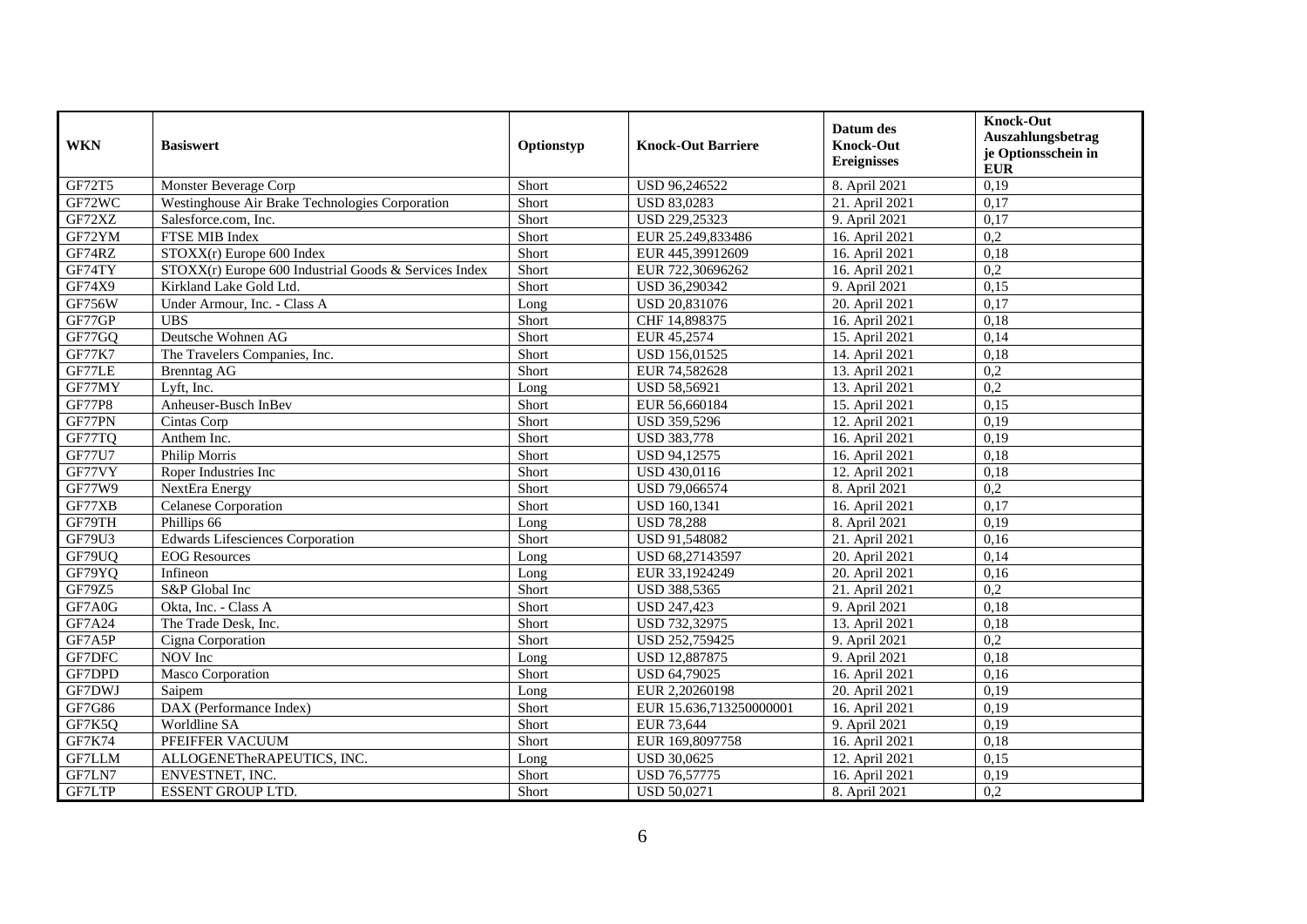| <b>WKN</b>    | <b>Basiswert</b>                    | Optionstyp | <b>Knock-Out Barriere</b> | Datum des<br><b>Knock-Out</b><br><b>Ereignisses</b> | <b>Knock-Out</b><br>Auszahlungsbetrag<br>je Optionsschein in<br><b>EUR</b> |
|---------------|-------------------------------------|------------|---------------------------|-----------------------------------------------------|----------------------------------------------------------------------------|
| GF7LVJ        | Louisiana-Pacific Corporation       | Short      | USD 63,6742               | 8. April 2021                                       | 0,18                                                                       |
| GF7LXD        | CHURCHILLDowNS INCORPORATED         | Long       | USD 217,24989             | 12. April 2021                                      | 0,15                                                                       |
| GF7LYZ        | Darling Ingredients Inc             | Long       | USD 67,8599432            | 20. April 2021                                      | 0.17                                                                       |
| GF7M00        | <b>DIODES INCORPORATED</b>          | Long       | USD 77,48325              | 20. April 2021                                      | $\overline{0,2}$                                                           |
| GF7M1Z        | ENSIGN GROUP, INC. (THE)            | Short      | USD 95,83084              | 8. April 2021                                       | 0,18                                                                       |
| GF7QB2        | Tesla Inc                           | Short      | USD 744,0988              | 13. April 2021                                      | 0,15                                                                       |
| GF7QCK        | Pfizer                              | Short      | USD 40,00575              | 21. April 2021                                      | 0,19                                                                       |
| GF7QHS        | IQVIA Holdings Inc.                 | Short      | <b>USD 215,167</b>        | 15. April 2021                                      | 0,16                                                                       |
| GF7QJV        | Julius Baer Group                   | Short      | CHF 60,79275              | 15. April 2021                                      | 0,17                                                                       |
| GF7QLB        | Mosaic Co                           | Short      | <b>USD 35,1178</b>        | 16. April 2021                                      | 0,2                                                                        |
| GF7QMJ        | AbbVie Inc.                         | Short      | USD 111,2106              | 21. April 2021                                      | 0,18                                                                       |
| GF7QSB        | Sempra Energy                       | Short      | USD 141,0048              | 20. April 2021                                      | 0,18                                                                       |
| GF7QZ0        | J2 GLOBAL, INC                      | Short      | USD 126,21042             | 13. April 2021                                      | 0,19                                                                       |
| GF7R1L        | WEST PHARMACEUTICAL SERVICES, INC.  | Short      | USD 311,9725875           | 13. April 2021                                      | 0,18                                                                       |
| GF7R2D        | XCEL Energy Inc.                    | Short      | <b>USD 71,8998</b>        | 20. April 2021                                      | 0,18                                                                       |
| GF7TYQ        | SOUTHWEST GAS HOLDINGS, INC.        | Short      | USD 72,41625              | 15. April 2021                                      | 0,14                                                                       |
| <b>GF7U02</b> | <b>INTERPUBLIC GROUP COS</b>        | Short      | USD 31,05696              | 15. April 2021                                      | 0,19                                                                       |
| GF7U0D        | <b>IPG Photonics Corporation</b>    | Short      | <b>USD 226,5382</b>       | 8. April 2021                                       | 0,18                                                                       |
| GF7U19        | IRHYTHM TECHNOLOGIES INC            | Long       | USD 107,5356              | 12. April 2021                                      | 0,04                                                                       |
| GF7U24        | J2 GLOBAL, INC                      | Short      | USD 126,21042             | 14. April 2021                                      | 0,18                                                                       |
| GF7U2F        | Jack Henry & Associates, Inc.       | Short      | <b>USD 159,528</b>        | 16. April 2021                                      | 0,18                                                                       |
| GF7U4Q        | WEST PHARMACEUTICAL SERVICES, INC.  | Short      | USD 304,3635              | 13. April 2021                                      | 0,18                                                                       |
| GF7U5H        | <b>XCEL</b> Energy Inc.             | Short      | <b>USD 71,8998</b>        | 20. April 2021                                      | 0,18                                                                       |
| GF7UTJ        | Dow Jones Industrial Average Index  | Short      | USD 34.666,832499999997   | 21. April 2021                                      | 0,2                                                                        |
| GF7UWG        | BayWa AG                            | Short      | EUR 41,44164062           | 12. April 2021                                      | 0,19                                                                       |
| GF7UX6        | S&P Global Inc                      | Short      | <b>USD 368,424</b>        | 8. April 2021                                       | 0,19                                                                       |
| GF7V0N        | Medtronic, PLC                      | Short      | <b>USD 126,378</b>        | 15. April 2021                                      | 0,15                                                                       |
| GF7V0Q        | Merck                               | Short      | EUR 149,43                | 9. April 2021                                       | 0,2                                                                        |
| GF7V1D        | Hewlett Packard Enterprise Co       | Short      | USD 16,425675             | 21. April 2021                                      | 0,2                                                                        |
| GF7V1Z        | Credit Suisse Group AG              | Long       | CHF 9,4672                | 20. April 2021                                      | 0,19                                                                       |
| GF7V2C        | Ansys inc                           | Short      | USD 373,1072              | 9. April 2021                                       | $\overline{0,2}$                                                           |
| GF7V43        | Vinci                               | Short      | EUR 93,3695               | 19. April 2021                                      | 0,19                                                                       |
| GF7V4Z        | Intuit Inc.                         | Short      | USD 413,0815              | 8. April 2021                                       | 0,17                                                                       |
| <b>GF7V77</b> | Teleperformance                     | Short      | EUR 328,3075              | 12. April 2021                                      | 0,19                                                                       |
| GF7V7W        | Public Service Enterprise Group Inc | Short      | USD 63,6582               | 14. April 2021                                      | 0,19                                                                       |
| <b>GF7V85</b> | <b>DTE Energy Company</b>           | Short      | USD 142,2696              | 16. April 2021                                      | 0,19                                                                       |
| GF7V9A        | <b>Sysco Corporation</b>            | Short      | <b>USD 82,7193</b>        | 21. April 2021                                      | 0,19                                                                       |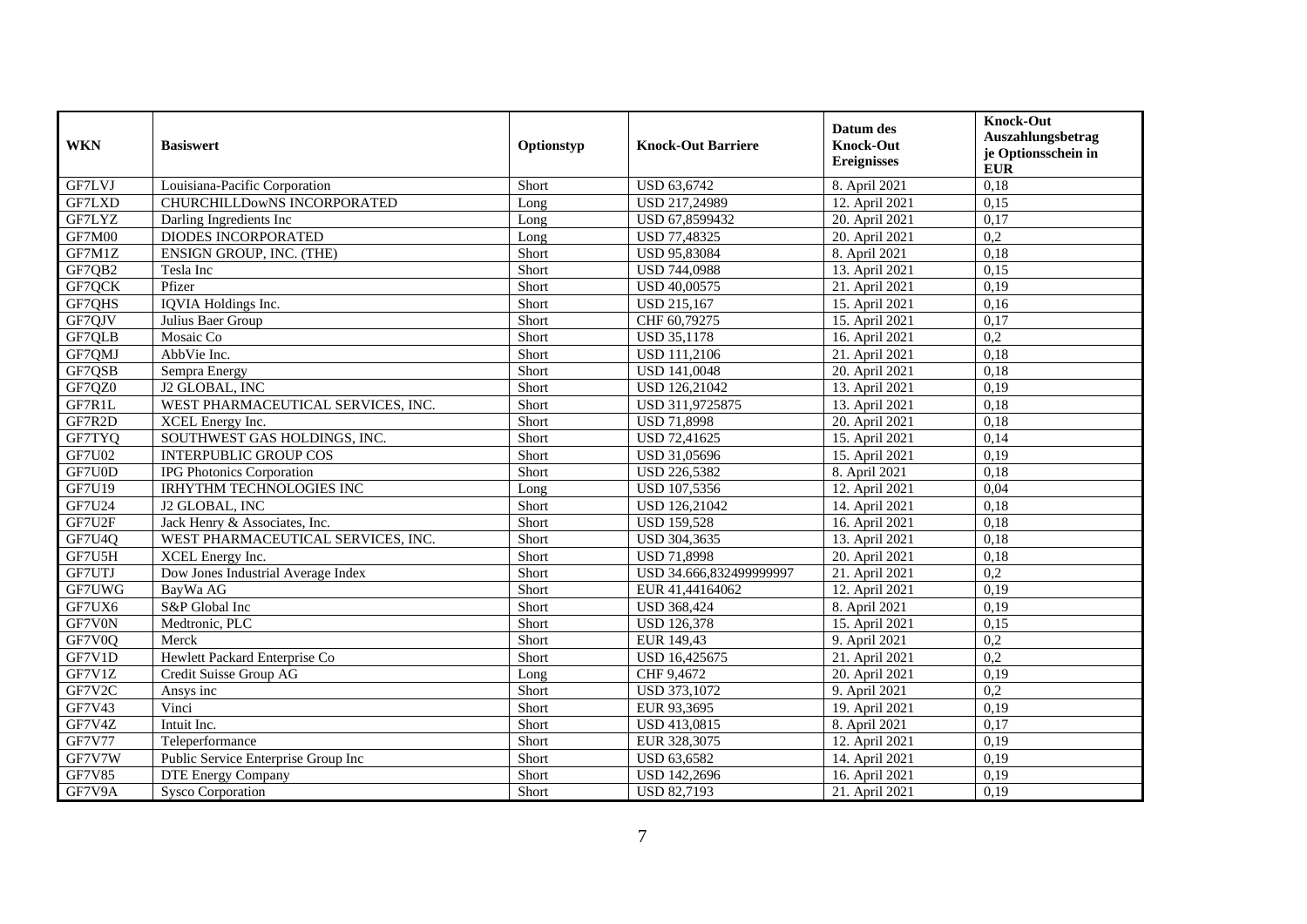| <b>WKN</b> | <b>Basiswert</b>                | Optionstyp | <b>Knock-Out Barriere</b> | Datum des<br><b>Knock-Out</b><br><b>Ereignisses</b> | <b>Knock-Out</b><br>Auszahlungsbetrag<br>je Optionsschein in<br><b>EUR</b> |
|------------|---------------------------------|------------|---------------------------|-----------------------------------------------------|----------------------------------------------------------------------------|
| GF7VAA     | <b>Bristol-Myers Squibb</b>     | Short      | USD 63,9438               | 13. April 2021                                      | 0,18                                                                       |
| GF7VE9     | ADVANCED DRAINAGE SYSTEMS, INC. | Short      | USD 120,0344              | 16. April 2021                                      | 0,2                                                                        |
| GF7VJC     | Tetra Tech Inc                  | Long       | <b>USD 129,213</b>        | 20. April 2021                                      | 0,15                                                                       |
| GF7VN9     | LEGGETT & PLATT, INCORPORATED   | Short      | <b>USD 50,2537</b>        | 21. April 2021                                      | 0,17                                                                       |
| GF7W8X     | <b>First Republic Bank</b>      | Short      | USD 183,54954             | 16. April 2021                                      | 0,18                                                                       |
| GF7WDX     | <b>IDEX</b> Corporation         | Short      | USD 225,34625             | 20. April 2021                                      | 0,2                                                                        |
| GF7WH3     | POOL CORPORATION                | Short      | USD 369,779               | 9. April 2021                                       | 0,2                                                                        |
| GF7Y54     | <b>Planet Fitness Inc</b>       | Short      | <b>USD 88,70625</b>       | 13. April 2021                                      | 0,2                                                                        |
| GF7YB1     | Microsoft                       | Short      | USD 256,1475              | 8. April 2021                                       | 0,2                                                                        |
| GF7YBD     | Xilinx                          | Short      | <b>USD 134,972</b>        | 8. April 2021                                       | 0.18                                                                       |
| GF7YE6     | Pioneer Natural Resources Co    | Long       | <b>USD 144,2462</b>       | 12. April 2021                                      | 0,15                                                                       |
| GF7YGE     | <b>Akzo Nobel</b>               | Short      | EUR 98,8992               | 15. April 2021                                      | 0,19                                                                       |
| GF7YHF     | <b>ABN</b> Amro                 | Short      | EUR 11,082575             | 19. April 2021                                      | 0,2                                                                        |
| GF7YJD     | O'Reilly Automotive Inc         | Short      | USD 530,63225             | 15. April 2021                                      | 0,19                                                                       |
| GF7YKC     | Zoetis Inc                      | Short      | <b>USD 172,1148</b>       | 21. April 2021                                      | 0,18                                                                       |
| GF7YKJ     | Sanofi                          | Short      | EUR 87,7812               | 21. April 2021                                      | 0,19                                                                       |
| GF7YLP     | <b>Fastenal Company</b>         | Short      | <b>USD 52.1526</b>        | 21. April 2021                                      | 0,18                                                                       |
| GF847D     | Old Dominion Freight Line, Inc. | Short      | USD 252,3294              | 9. April 2021                                       | 0,19                                                                       |
| GF84TH     | News Corporation                | Short      | USD 25,56594              | 12. April 2021                                      | $\overline{0,2}$                                                           |
| GF84V9     | MEDPACE HOLDINGS, INC.          | Short      | USD 181,2734              | 13. April 2021                                      | 0,19                                                                       |
| GF84XQ     | Sunrun                          | Long       | <b>USD 50,4028</b>        | 9. April 2021                                       | 0,17                                                                       |
| GF89QC     | NEOGEN CORPORATION              | Short      | <b>USD 96,0887</b>        | 14. April 2021                                      | 0,18                                                                       |
| GF89QZ     | FATE THERAPEUTICS, INC.         | Short      | USD 87,843048             | 21. April 2021                                      | 0,19                                                                       |
| GF89V6     | Apple                           | Short      | <b>USD 134,521</b>        | 13. April 2021                                      | 0,19                                                                       |
| GF89VZ     | Grupo Ferrovial SA              | Short      | EUR 22,7358               | 19. April 2021                                      | 0,19                                                                       |
| GF89ZK     | Ipsen                           | Short      | EUR 80,4224               | 21. April 2021                                      | 0,19                                                                       |
| GF8AG4     | S&P 500 INFO TECH INDEX         | Short      | USD 2.480,50926558        | 8. April 2021                                       | 0,16                                                                       |
| GF8AK0     | S&P 500 MATERIALS INDEX         | Short      | USD 516,6504              | 15. April 2021                                      | 0,16                                                                       |
| GF8DHX     | ams AG                          | Long       | CHF 18,15355              | 19. April 2021                                      | 0,18                                                                       |
| GF8DHY     | ams AG                          | Long       | CHF 17,681125             | 20. April 2021                                      | 0,09                                                                       |
| GF8DMT     | HalozymeTherapeutics Inc.       | Short      | USD 48,17358              | 19. April 2021                                      | 0,19                                                                       |
| GF8DN6     | Seagate Technology plc          | Short      | <b>USD 83,2905</b>        | 15. April 2021                                      | 0,19                                                                       |
| GF8DNF     | Boeing                          | Long       | USD 232,09509375          | 20. April 2021                                      | 0,19                                                                       |
| GF8DPM     | Lufthansa                       | Long       | EUR 10,63725              | 13. April 2021                                      | 0,13                                                                       |
| GF8DQ4     | Salesforce.com, Inc.            | Short      | USD 233,51778             | 9. April 2021                                       | 0,19                                                                       |
| GF8DQK     | Henry Schein, Inc.              | Short      | <b>USD 71,4</b>           | 15. April 2021                                      | 0,18                                                                       |
| GF8DR2     | Deckers Outdoor Corporation     | Long       | USD 323,24381166          | 20. April 2021                                      | 0,2                                                                        |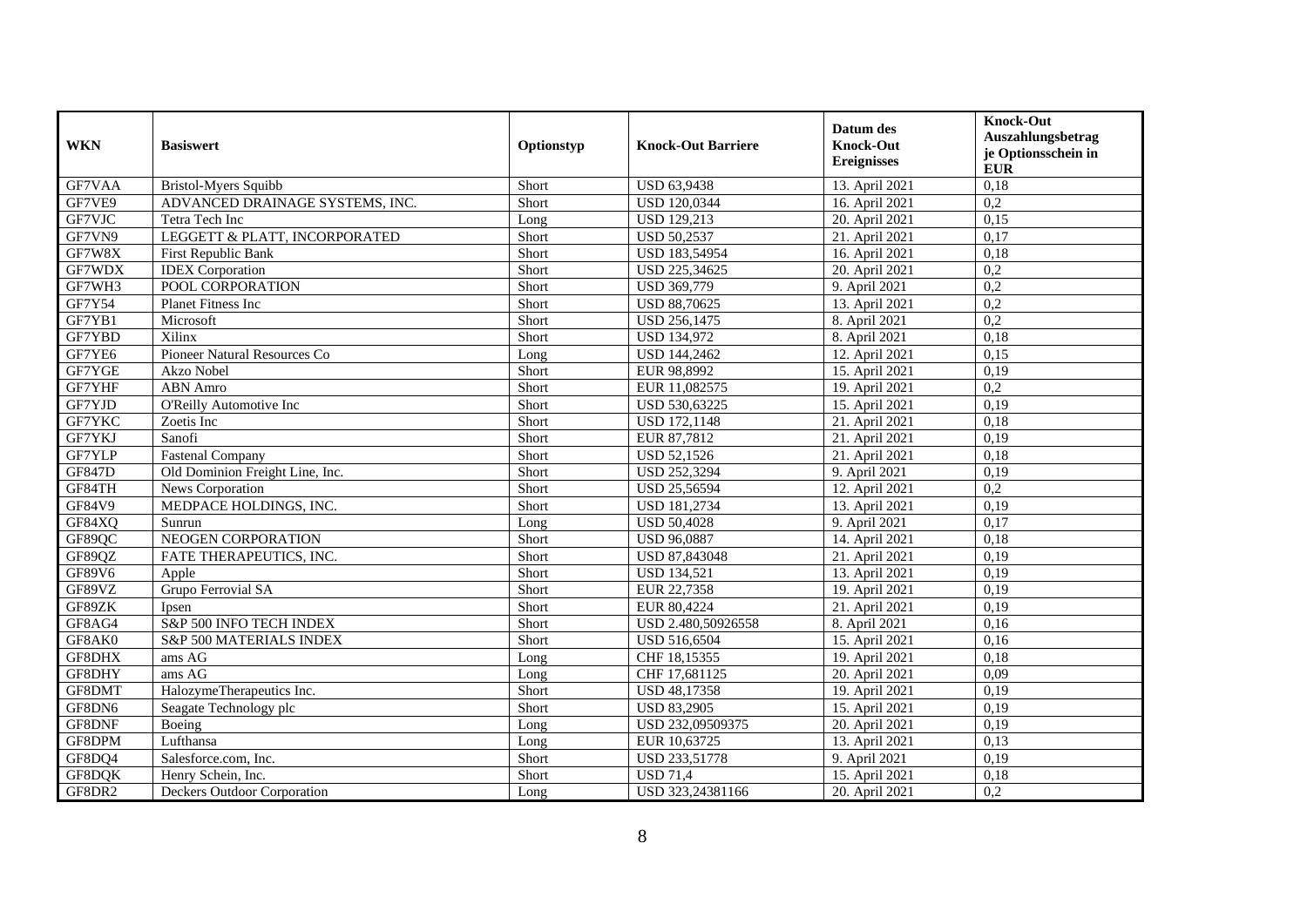| <b>WKN</b>    | <b>Basiswert</b>                                | Optionstyp | <b>Knock-Out Barriere</b> | Datum des<br><b>Knock-Out</b><br><b>Ereignisses</b> | <b>Knock-Out</b><br>Auszahlungsbetrag<br>je Optionsschein in<br><b>EUR</b> |
|---------------|-------------------------------------------------|------------|---------------------------|-----------------------------------------------------|----------------------------------------------------------------------------|
| GF8DTG        | Mercadolibre                                    | Short      | USD 1.599,825             | 8. April 2021                                       | 0,16                                                                       |
| GF8DTR        | Power Integrations Inc                          | Long       | <b>USD 77,988</b>         | 20. April 2021                                      | 0,15                                                                       |
| GF8JA5        | Gerresheimer AG                                 | Short      | EUR 88,80508              | 14. April 2021                                      | 0.18                                                                       |
| GF8JD5        | <b>LVMH</b>                                     | Short      | EUR 590,53332             | 8. April 2021                                       | $\overline{0.2}$                                                           |
| GF8JE4        | <b>LVMH</b>                                     | Short      | EUR 627,99875             | 21. April 2021                                      | 0,19                                                                       |
| GF8JF8        | HollyFrontier Corp                              | Long       | USD 34,357573             | 12. April 2021                                      | 0,18                                                                       |
| GF8JJ7        | <b>Banco Santander</b>                          | Short      | EUR 2,96022               | 19. April 2021                                      | 0,19                                                                       |
| GF8JN2        | Schneider Electric                              | Short      | EUR 138,226               | 9. April 2021                                       | 0,2                                                                        |
| GF8JP8        | EssilorLuxottica SA                             | Short      | EUR 141,9432              | 21. April 2021                                      | 0,16                                                                       |
| GF8JWZ        | J2 GLOBAL, INC                                  | Short      | USD 123,0026              | 8. April 2021                                       | 0,19                                                                       |
| GF8JXP        | Citizens Financial Group                        | Short      | USD 46,386625             | 9. April 2021                                       | 0,19                                                                       |
| GF8LML        | Publicis Groupe SA                              | Short      | EUR 56,41925              | 16. April 2021                                      | 0,18                                                                       |
| GF8LMM        | Discovery                                       | Long       | USD 33,9105               | 14. April 2021                                      | 0,16                                                                       |
| GF8LNL        | Fortune Brands Home & Security, Inc.            | Short      | USD 101,3932              | 9. April 2021                                       | 0.14                                                                       |
| GF8LRY        | Lamb Weston Holdings Inc                        | Short      | <b>USD 81,139</b>         | 21. April 2021                                      | 0,19                                                                       |
| GF8LTQ        | Westinghouse Air Brake Technologies Corporation | Short      | <b>USD 82,62525</b>       | 19. April 2021                                      | 0,19                                                                       |
| GF8LTY        | Humana Inc.                                     | Short      | <b>USD 425,4522</b>       | 14. April 2021                                      | 0,18                                                                       |
| GF8LV6        | Philip Morris                                   | Short      | <b>USD 95,88</b>          | 21. April 2021                                      | 0,2                                                                        |
| GF8LWX        | Carl-Zeiss Meditec AG                           | Short      | EUR 142,14                | 9. April 2021                                       | 0,2                                                                        |
| GF8LZ6        | Kansas City Southern                            | Short      | USD 275,9905625           | 20. April 2021                                      | 0,15                                                                       |
| GF8NDL        | Wienerberger                                    | Short      | EUR 32,7746               | 21. April 2021                                      | 0,19                                                                       |
| GF8NJ3        | Macy's, Inc.                                    | Long       | <b>USD 15,80712</b>       | 20. April 2021                                      | 0,2                                                                        |
| GF8NJL        | Netflix, Inc.                                   | Short      | USD 560,66475             | 8. April 2021                                       | 0,18                                                                       |
| GF8NLY        | $STOXX(r)$ Europe 600 Basic Resources Index     | Short      | EUR 605,6503              | 15. April 2021                                      | 0.19                                                                       |
| GF8TS3        | Autodesk, Inc.                                  | Short      | USD 301,70875             | 15. April 2021                                      | 0,19                                                                       |
| GF8TTT        | <b>BASF</b>                                     | Short      | EUR 72,4506               | 16. April 2021                                      | 0,19                                                                       |
| GF8TYB        | CANNAE HOLDINGS, INC.                           | Short      | <b>USD 41,922</b>         | 15. April 2021                                      | 0.17                                                                       |
| GF8TZG        | HP                                              | Short      | <b>USD 34,445</b>         | 15. April 2021                                      | 0,19                                                                       |
| GF8U0D        | DAX (Performance Index)                         | Short      | EUR 15.547,780836         | 9. April 2021                                       | 0,19                                                                       |
| GF8U0E        | DAX (Performance Index)                         | Short      | EUR 15.601,625991000001   | 16. April 2021                                      | 0,19                                                                       |
| GF8U5N        | Bayer                                           | Short      | EUR 55,4935               | 21. April 2021                                      | 0,19                                                                       |
| GF8U6N        | <b>Hypoport AG</b>                              | Short      | EUR 467,8569              | 21. April 2021                                      | 0,16                                                                       |
| GF8U7D        | Rheinmetall                                     | Short      | EUR 90,168                | 15. April 2021                                      | 0,2                                                                        |
| GF8U9S        | UPM-Kymmene Oyj                                 | Short      | EUR 32,3442               | 16. April 2021                                      | 0,17                                                                       |
| <b>GF8UTK</b> | TG THERAPEUTICS, INC.                           | Long       | USD 42,85446              | 19. April 2021                                      | 0,16                                                                       |
| GF8UWG        | Alliance Data Systems Corporation               | Long       | USD 100,10461641          | 20. April 2021                                      | 0,19                                                                       |
| GF8UWP        | Amazon.com                                      | Short      | USD 3.365,286             | 9. April 2021                                       | 0,17                                                                       |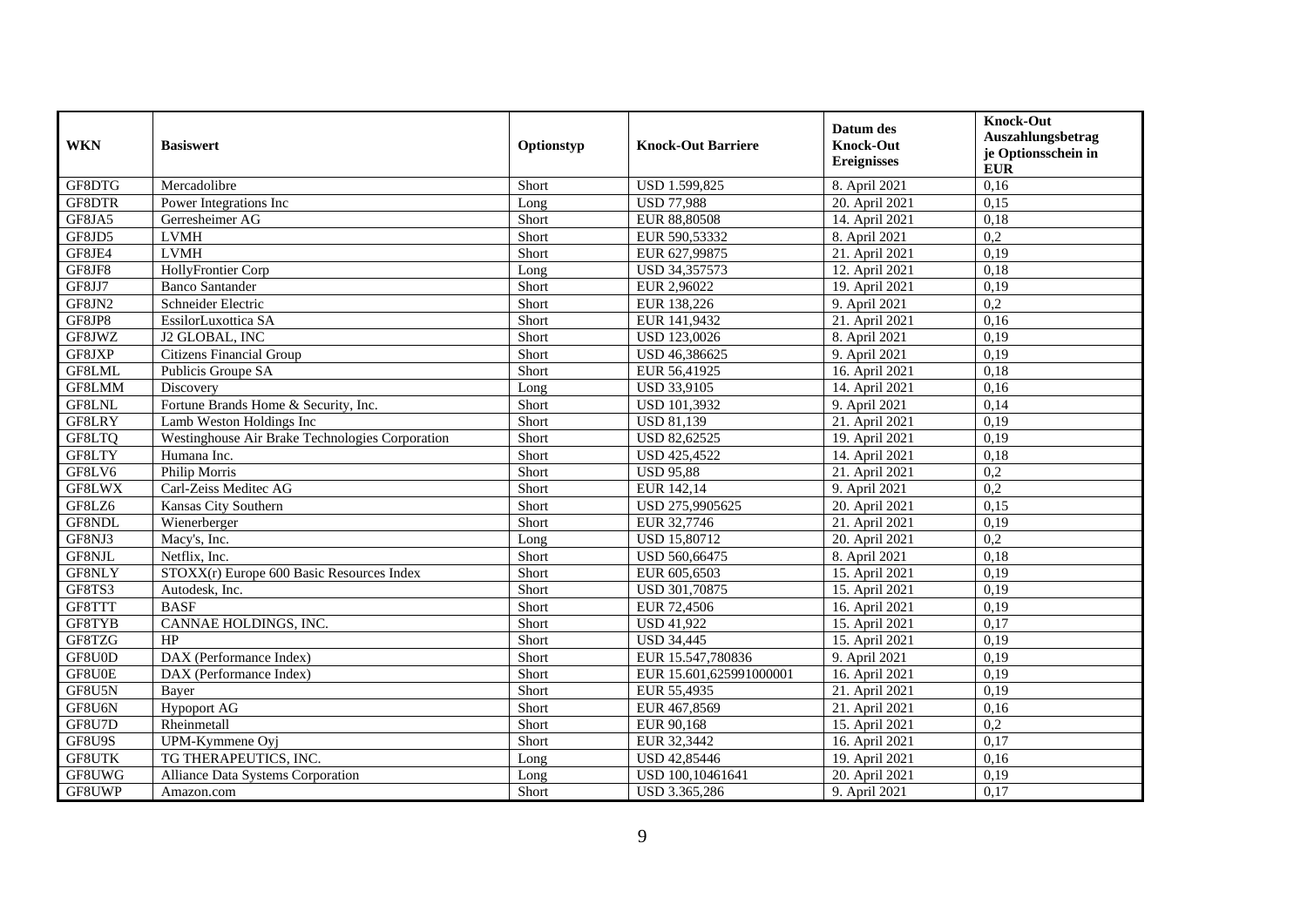| <b>WKN</b>    | <b>Basiswert</b>                                 | Optionstyp | <b>Knock-Out Barriere</b> | Datum des<br><b>Knock-Out</b><br><b>Ereignisses</b> | <b>Knock-Out</b><br>Auszahlungsbetrag<br>je Optionsschein in<br><b>EUR</b> |
|---------------|--------------------------------------------------|------------|---------------------------|-----------------------------------------------------|----------------------------------------------------------------------------|
| GF8UYA        | Okta, Inc. - Class A                             | Short      | <b>USD 244,442</b>        | 9. April 2021                                       | 0,2                                                                        |
| GF8UYB        | Okta, Inc. - Class A                             | Short      | USD 275,738519            | 15. April 2021                                      | 0,16                                                                       |
| GF8UZF        | <b>Sysco Corporation</b>                         | Short      | <b>USD 82,31775</b>       | 21. April 2021                                      | 0,18                                                                       |
| GF8UZS        | LHC GROUP, INC.                                  | Short      | USD 211,22175             | 21. April 2021                                      | 0,16                                                                       |
| GF8V16        | Eckert & Ziegler Strahlen- und Medizintechnik AG | Short      | EUR 77,97784              | 13. April 2021                                      | 0,19                                                                       |
| <b>GF8V18</b> | MSCI Inc.                                        | Short      | <b>USD 457,47</b>         | 12. April 2021                                      | 0,19                                                                       |
| GF8VG9        | <b>Boston Scientific Corporation</b>             | Short      | <b>USD 40,1982</b>        | 14. April 2021                                      | 0,2                                                                        |
| GF8VHG        | Vulcan Materials Company                         | Short      | <b>USD 175,4605</b>       | 9. April 2021                                       | 0,18                                                                       |
| GF8VKM        | Intuitive Surgical, Inc.                         | Short      | USD 873,47675484          | 21. April 2021                                      | 0,14                                                                       |
| GF8VNM        | Puma                                             | Short      | EUR 89,952984             | 8. April 2021                                       | 0,18                                                                       |
| GF8VP7        | PVH Corp.                                        | Short      | USD 112,5490375           | 9. April 2021                                       | 0,18                                                                       |
| GF8VPE        | Eurofins                                         | Short      | EUR 89,507                | 15. April 2021                                      | 0,17                                                                       |
| GF8VPU        | Intuit Inc.                                      | Short      | USD 420,99825             | 9. April 2021                                       | 0,17                                                                       |
| GF8VQN        | Hermes International                             | Short      | EUR 989,83656             | 8. April 2021                                       | 0,18                                                                       |
| GF8VRF        | Penn National Gaming, Inc.                       | Long       | USD 95,64258              | 19. April 2021                                      | 0,15                                                                       |
| GF8VS9        | Adecco                                           | Short      | CHF 65,253888             | 14. April 2021                                      | 0,19                                                                       |
| GF8XXF        | Safran                                           | Long       | EUR 115,2019008           | 20. April 2021                                      | 0,2                                                                        |
| GF8XY6        | <b>IDEXX</b> Laboratories Inc                    | Short      | USD 548,2381              | 21. April 2021                                      | 0,19                                                                       |
| GF8XYT        | Synopsys, Inc.                                   | Short      | USD 264,50125             | 13. April 2021                                      | 0,19                                                                       |
| GF8XYV        | Nemetschek                                       | Short      | EUR 59,1396               | 12. April 2021                                      | 0,17                                                                       |
| GF8XZ6        | HollyFrontier Corp                               | Long       | USD 33,489148             | 20. April 2021                                      | 0,15                                                                       |
| GF8Y24        | PerkinElmer Inc                                  | Short      | USD 135,4356              | 15. April 2021                                      | 0,19                                                                       |
| GF8Y2T        | Aurelius                                         | Long       | EUR 26,8324               | 20. April 2021                                      | 0,16                                                                       |
| GF8Y41        | Cimarex Energy Co.                               | Long       | USD 58,50449472           | 20. April 2021                                      | 0,14                                                                       |
| GF8Y43        | BLACKLINE, INC.                                  | Short      | USD 116,10175             | 13. April 2021                                      | 0,16                                                                       |
| GF8Y4Q        | DocuSign, Inc.                                   | Short      | USD 226,480932            | 13. April 2021                                      | 0,17                                                                       |
| GF8YLM        | Qualys Inc                                       | Short      | <b>USD 108,5414</b>       | 15. April 2021                                      | 0,18                                                                       |
| GF8YQ4        | LHC GROUP, INC.                                  | Short      | USD 201,390228            | 8. April 2021                                       | 0.18                                                                       |
| GF8YRK        | MTU Aero Engines                                 | Long       | EUR 190,07746875          | 20. April 2021                                      | 0,19                                                                       |
| GF8YRS        | Pinnacle West Capital Corporation                | Short      | <b>USD 85,9248</b>        | 20. April 2021                                      | 0,17                                                                       |
| GF8YS5        | <b>Barrick Gold</b>                              | Short      | USD 21,962844             | 15. April 2021                                      | 0,17                                                                       |
| GF8YTY        | Oracle                                           | Short      | <b>USD 78,7405</b>        | 15. April 2021                                      | 0.16                                                                       |
| GF8YUZ        | Adobe Inc.                                       | Short      | USD 520,8426              | 15. April 2021                                      | 0,18                                                                       |
| GF8YV8        | ams $\overline{AG}$                              | Long       | CHF 17,8189               | 20. April 2021                                      | 0,001                                                                      |
| GF8YW7        | Universal Health Services, Inc.                  | Short      | USD 143,9424              | 16. April 2021                                      | 0,14                                                                       |
| GF8YX7        | Deutsche Bank                                    | Long       | EUR 9,9568                | 20. April 2021                                      | 0,16                                                                       |
| GF8YX9        | Fortune Brands Home & Security, Inc.             | Short      | <b>USD 100,901</b>        | 9. April 2021                                       | 0,18                                                                       |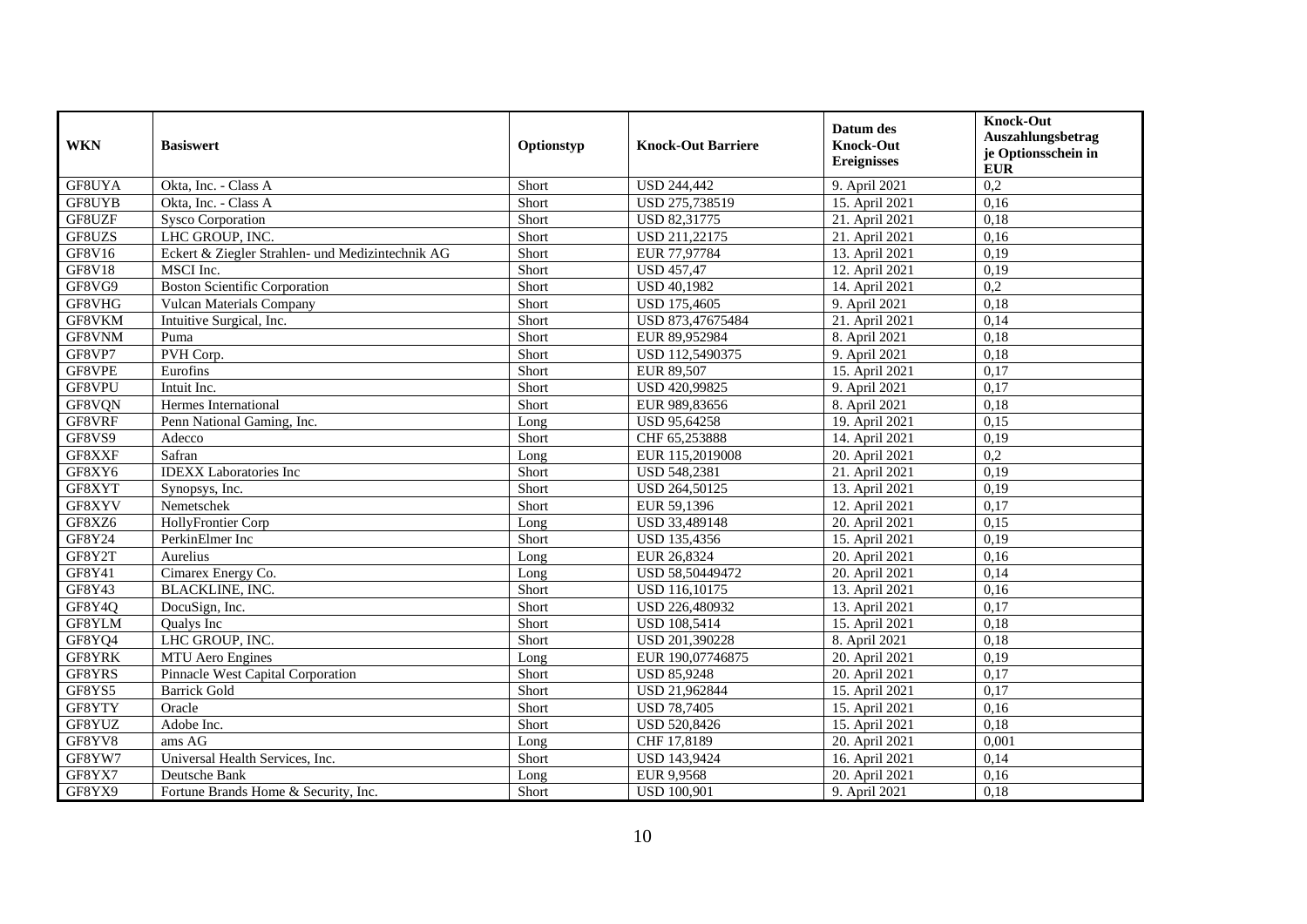| <b>WKN</b>    | <b>Basiswert</b>                  | Optionstyp | <b>Knock-Out Barriere</b> | Datum des<br><b>Knock-Out</b><br><b>Ereignisses</b> | <b>Knock-Out</b><br>Auszahlungsbetrag<br>je Optionsschein in<br><b>EUR</b> |
|---------------|-----------------------------------|------------|---------------------------|-----------------------------------------------------|----------------------------------------------------------------------------|
| GF911C        | CAC 40 Index                      | Short      | EUR 6.310,901404          | 8. April 2021                                       | 0,2                                                                        |
| GF911R        | <b>DENALI THERAPEUTICS INC</b>    | Short      | <b>USD 55,6818</b>        | 14. April 2021                                      | 0,19                                                                       |
| GF9130        | Centene Corp                      | Short      | <b>USD 66,584</b>         | 19. April 2021                                      | 0,19                                                                       |
| GF913G        | Splunk Inc.                       | Short      | USD 150,79149             | 14. April 2021                                      | 0,16                                                                       |
| GF913Q        | Devon Energy                      | Long       | USD 21,47925              | 20. April 2021                                      | 0,19                                                                       |
| GF915A        | KODIAK SCIENCES, INC.             | Short      | USD 118,62039             | 21. April 2021                                      | 0,19                                                                       |
| GF9176        | Xerox                             | Long       | USD 23,654652             | 20. April 2021                                      | 0.19                                                                       |
| GF9189        | Nike                              | Long       | USD 127,598625            | 20. April 2021                                      | 0,18                                                                       |
| GF91AY        | Palo Alto Networks, Inc.          | Short      | USD 379,2546125           | 15. April 2021                                      | 0,2                                                                        |
| GF91DK        | The Sherwin-Williams Company      | Short      | USD 267,528456            | 16. April 2021                                      | 0,2                                                                        |
| GF91ED        | Lowe's Companies, Inc.            | Short      | USD 199,06525             | 9. April 2021                                       | 0,16                                                                       |
| GF91ES        | CATALENT, INC.                    | Short      | USD 112,65775             | 15. April 2021                                      | 0,2                                                                        |
| GF9374        | Shopify Inc.                      | Short      | USD 1.230,081723          | 8. April 2021                                       | 0,17                                                                       |
| <b>GF938U</b> | <b>IDEXX</b> Laboratories Inc     | Short      | <b>USD 527,014</b>        | 15. April 2021                                      | 0,15                                                                       |
| GF9398        | American Airlines Group Inc.      | Long       | <b>USD 19,86075</b>       | 21. April 2021                                      | 0,14                                                                       |
| GF93AY        | Intuitive Surgical, Inc.          | Short      | USD 827,3322              | 21. April 2021                                      | 0,19                                                                       |
| GF93BM        | <b>Entergy Corp</b>               | Short      | <b>USD 107,7018</b>       | 16. April 2021                                      | 0,19                                                                       |
| GF93BN        | Fortinet, Inc.                    | Short      | USD 206,7945              | 15. April 2021                                      | 0,16                                                                       |
| GF93ED        | Infineon                          | Long       | EUR 33,859354             | 20. April 2021                                      | 0,18                                                                       |
| GF93EL        | Sealed Air Corporation            | Short      | USD 47,6238               | 12. April 2021                                      | 0,16                                                                       |
| GF93ES        | Amundi                            | Short      | EUR 73,848                | 8. April 2021                                       | 0,18                                                                       |
| GF93GD        | Palo Alto Networks, Inc.          | Short      | USD 368,1996              | 15. April 2021                                      | 0,17                                                                       |
| GF93GL        | Delta Air Lines, Inc.             | Long       | <b>USD 45,227</b>         | 20. April 2021                                      | 0,15                                                                       |
| GF93H4        | Trip.com Group Limited            | Long       | USD 35,736484             | 12. April 2021                                      | 0,16                                                                       |
| GF93JE        | MDAX (Performance Index)          | Short      | EUR 33.832,45175          | 16. April 2021                                      | 0,18                                                                       |
| GF96HB        | DAX (Performance Index)           | Short      | EUR 15.572,640864000001   | 16. April 2021                                      | 0,16                                                                       |
| GF96J1        | Apple                             | Short      | USD 132,9672              | 12. April 2021                                      | 0,19                                                                       |
| GF96J9        | Infineon                          | Long       | EUR 33,9668               | 20. April 2021                                      | 0,14                                                                       |
| GF96LR        | Lufthansa                         | Long       | EUR 10,46048              | 20. April 2021                                      | 0,16                                                                       |
| GF96MA        | FLIR Systems Inc                  | Short      | USD 60,1726               | 16. April 2021                                      | 0,2                                                                        |
| GF96MP        | Bilfinger                         | Short      | EUR 33,55275              | 14. April 2021                                      | 0,19                                                                       |
| GF96NG        | HeidelbergCement                  | Short      | EUR 80,4842               | 13. April 2021                                      | 0,19                                                                       |
| GF96NP        | Continental                       | Short      | EUR 118,855296            | 16. April 2021                                      | 0,19                                                                       |
| GF96NR        | Dover Corporation                 | Short      | USD 142,1676              | 16. April 2021                                      | 0,2                                                                        |
| GF96P6        | Freeport-McMoRan                  | Short      | USD 35,6743               | 14. April 2021                                      | 0,2                                                                        |
| GF96Q3        | Lanxess AG                        | Long       | EUR 60,5052               | 20. April 2021                                      | 0,19                                                                       |
| GF96R9        | PORTLAND GENERAL ELECTRIC COMPANY | Short      | <b>USD 51,3935</b>        | 16. April 2021                                      | 0,18                                                                       |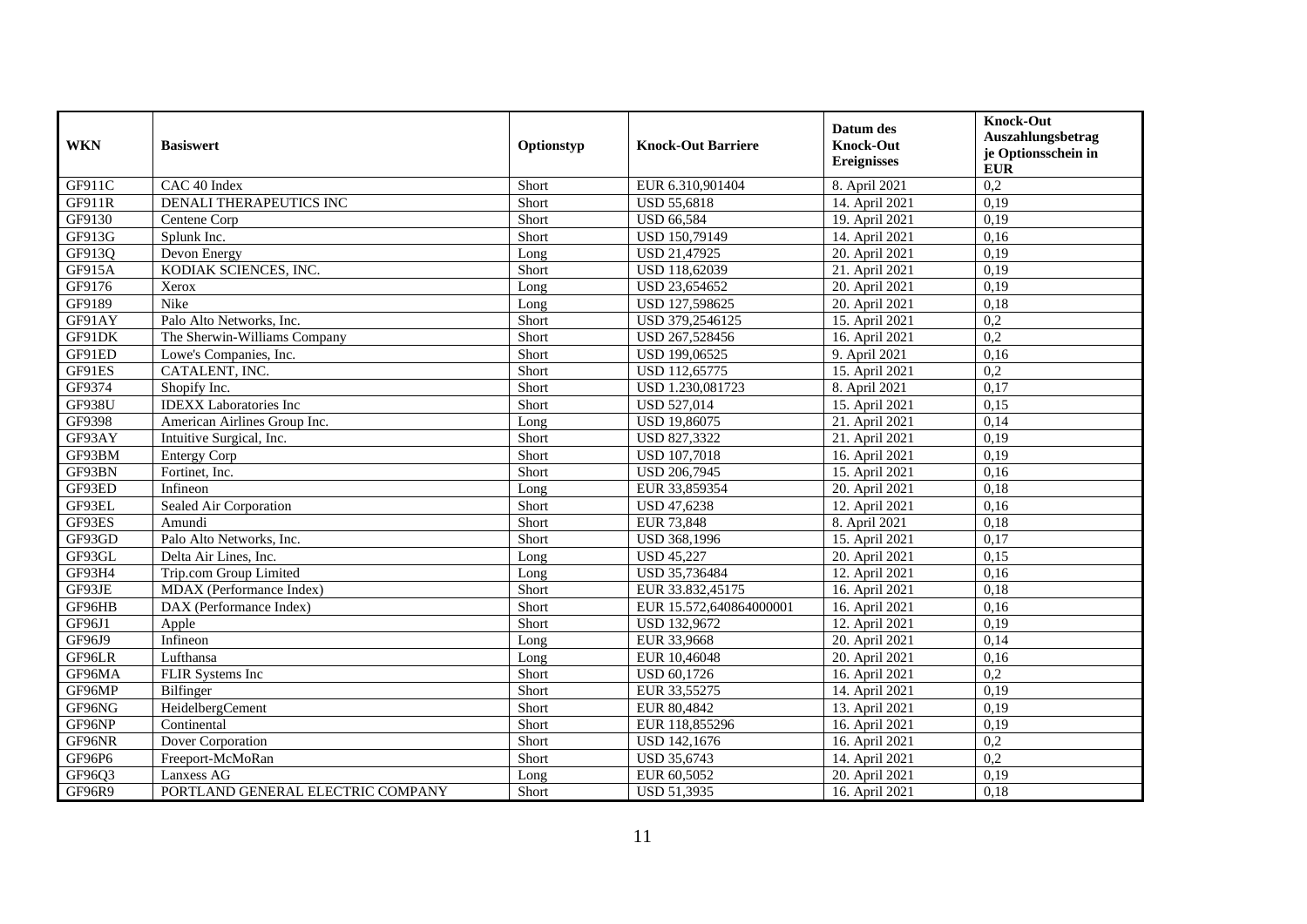| <b>WKN</b>    | <b>Basiswert</b>                | Optionstyp | <b>Knock-Out Barriere</b> | Datum des<br><b>Knock-Out</b><br><b>Ereignisses</b> | <b>Knock-Out</b><br>Auszahlungsbetrag<br>je Optionsschein in<br><b>EUR</b> |
|---------------|---------------------------------|------------|---------------------------|-----------------------------------------------------|----------------------------------------------------------------------------|
| GF96RU        | Global Payments Inc.            | Short      | USD 217,566               | 12. April 2021                                      | 0,18                                                                       |
| GF96S2        | Microsoft                       | Short      | USD 260,8475              | 9. April 2021                                       | 0,19                                                                       |
| GF96TX        | TWIST BIOSCIENCE CORPORATION    | Short      | <b>USD 136,7506</b>       | 13. April 2021                                      | 0,16                                                                       |
| GF96UB        | Air France-KLM                  | Long       | EUR 5,05162125            | 13. April 2021                                      | 0,17                                                                       |
| GF96V1        | CH Robinson Worldwide           | Short      | <b>USD 99,399</b>         | 12. April 2021                                      | 0,18                                                                       |
| GF96VV        | Wendel                          | Short      | EUR 111,588               | 8. April 2021                                       | 0,18                                                                       |
| GF96VZ        | Kirkland Lake Gold Ltd.         | Short      | USD 39,0456               | 21. April 2021                                      | 0,15                                                                       |
| GF96XM        | Saipem                          | Long       | EUR 2,26184               | 20. April 2021                                      | 0,2                                                                        |
| GF96XW        | First Republic Bank             | Short      | <b>USD 178,3033</b>       | 15. April 2021                                      | 0,16                                                                       |
| GF9862        | DAX (Performance Index)         | Short      | EUR 15.560,436600000001   | 16. April 2021                                      | 0,17                                                                       |
| GF9863        | DAX (Performance Index)         | Short      | EUR 15.572,640864000001   | 16. April 2021                                      | 0,17                                                                       |
| <b>GF988D</b> | Delivery Hero AG                | Short      | EUR 126,33765625          | 13. April 2021                                      | 0,15                                                                       |
| GF98BD        | The Estee Lauder Companies Inc. | Short      | <b>USD 310,575</b>        | 14. April 2021                                      | 0,2                                                                        |
| GF98BQ        | The Trade Desk, Inc.            | Short      | USD 713,3368              | 12. April 2021                                      | 0,15                                                                       |
| GF98DF        | Siemens Healthineers AG         | Short      | EUR 48,84678              | 21. April 2021                                      | 0,16                                                                       |
| GF98DG        | Ross Stores, Inc.               | Short      | USD 128,64764381          | 8. April 2021                                       | 0,19                                                                       |
| GF98EQ        | DexCom Inc                      | Short      | <b>USD 378,635</b>        | 8. April 2021                                       | 0,17                                                                       |
| GF98EV        | EUROSTOXX 50 Index              | Short      | EUR 4.058,2026            | 15. April 2021                                      | 0,19                                                                       |
| GF98EX        | EUROSTOXX 50 Index              | Short      | EUR 4.076,49704542        | 16. April 2021                                      | 0,18                                                                       |
| <b>GF98F7</b> | Lufthansa                       | Long       | EUR 10,5827               | 13. April 2021                                      | 0.15                                                                       |
| GF98HR        | VF Corporation                  | Short      | USD 87,96582              | 21. April 2021                                      | 0,17                                                                       |
| <b>GF98J0</b> | Partners Group Holding AG       | Short      | CHF 1.297,1375            | 8. April 2021                                       | 0,16                                                                       |
| GF98J5        | Suez Environment S.A.           | Short      | EUR 19,56867552           | 12. April 2021                                      | 0,17                                                                       |
| GF98JT        | Accor                           | Short      | EUR 34,8655               | 15. April 2021                                      | 0,15                                                                       |
| GF98KV        | ViacomCBS Inc.                  | Long       | <b>USD 40,3095</b>        | 12. April 2021                                      | 0,15                                                                       |
| GF98LM        | Exor N.V.                       | Short      | EUR 74,236136             | 16. April 2021                                      | 0,19                                                                       |
| GF98N0        | Paycom Software                 | Short      | USD 397,5042              | 14. April 2021                                      | 0,15                                                                       |
| <b>GF98N2</b> | <b>IBM</b>                      | Short      | USD 145,15435             | 21. April 2021                                      | 0,19                                                                       |
| <b>GF98N7</b> | UnitedHealth Group              | Short      | USD 390,805452            | 15. April 2021                                      | 0,16                                                                       |
| GF98NB        | Moncler S.p.A                   | Short      | EUR 52,248888             | 21. April 2021                                      | 0,14                                                                       |
| GF98NF        | Just Eat Takeaway.com N.V.      | Short      | EUR 86,5368               | 13. April 2021                                      | 0,17                                                                       |
| GF98NH        | BayWa AG                        | Short      | EUR 40.84465              | 12. April 2021                                      | 0,17                                                                       |
| GF99RW        | U.S. Bancorp                    | Short      | <b>USD 58,4834</b>        | 9. April 2021                                       | 0,19                                                                       |
| GF99SN        | The Allstate Corporation        | Short      | <b>USD 125,3274</b>       | 21. April 2021                                      | 0,18                                                                       |
| GF99TD        | ABIOMED Inc                     | Short      | USD 328,6355              | 9. April 2021                                       | 0,18                                                                       |
| GF99UT        | Kering                          | Short      | EUR 639,336               | 14. April 2021                                      | 0,16                                                                       |
| GF99V0        | Pentair PLC                     | Short      | USD 63,62175              | 12. April 2021                                      | 0,16                                                                       |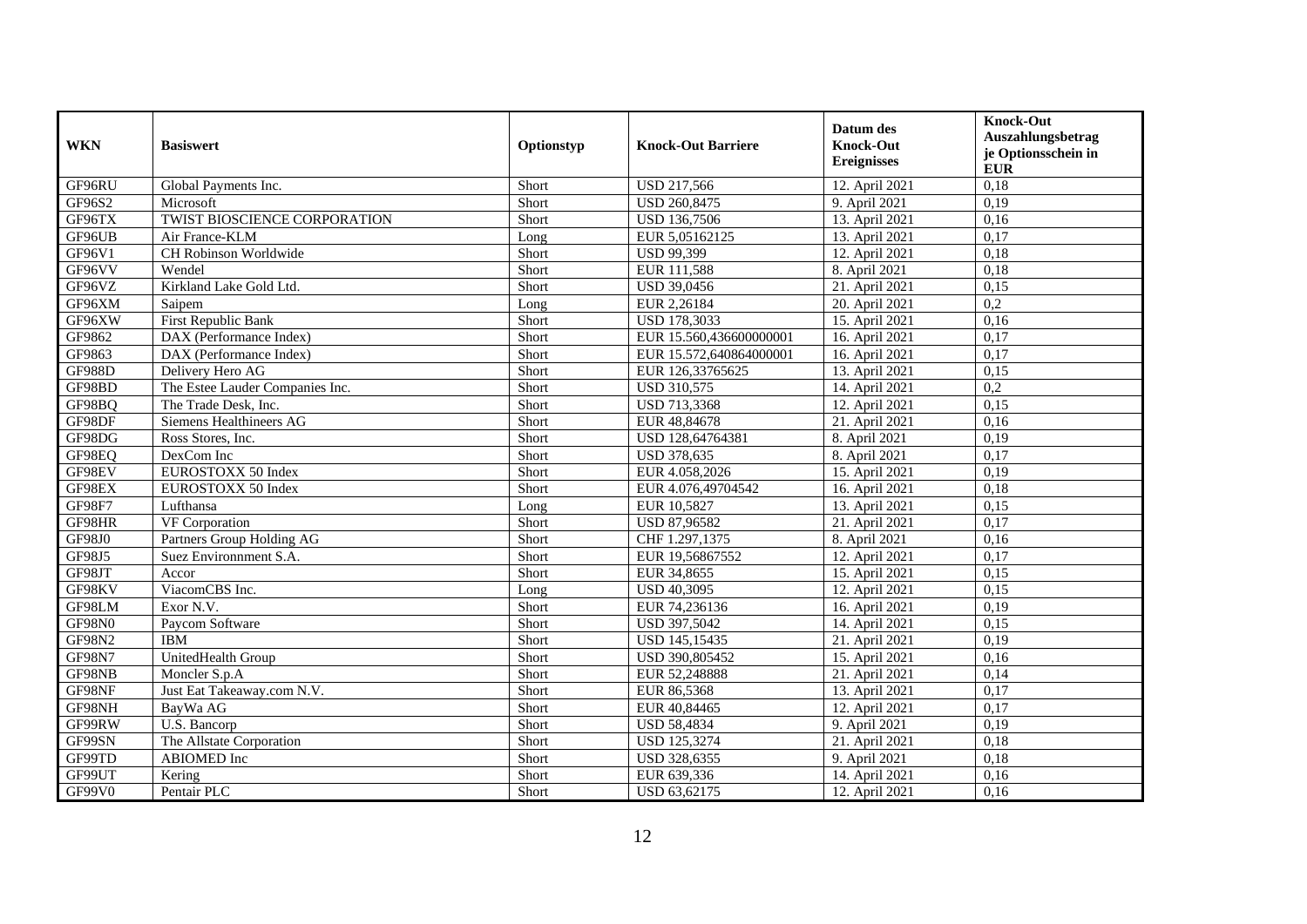| <b>WKN</b> | <b>Basiswert</b>                       | Optionstyp | <b>Knock-Out Barriere</b> | Datum des<br><b>Knock-Out</b><br><b>Ereignisses</b> | <b>Knock-Out</b><br>Auszahlungsbetrag<br>je Optionsschein in<br><b>EUR</b> |
|------------|----------------------------------------|------------|---------------------------|-----------------------------------------------------|----------------------------------------------------------------------------|
| GF99V7     | Vulcan Materials Company               | Short      | USD 174,60875             | 9. April 2021                                       | 0,18                                                                       |
| GF99W7     | Biohaven Pharmaceutical Holding Co Ltd | Short      | USD 75,079893             | 13. April 2021                                      | 0,2                                                                        |
| GF99XK     | Zimmer                                 | Short      | USD 178,15525             | 21. April 2021                                      | 0.18                                                                       |
| GF99Y5     | NextEra Energy                         | Short      | <b>USD 79,1928</b>        | 14. April 2021                                      | $\overline{0,2}$                                                           |
| GF99Y8     | Stitch Fix Inc.                        | Long       | <b>USD 46,5206</b>        | 14. April 2021                                      | 0,17                                                                       |
| GF99Z4     | Blackrock                              | Short      | <b>USD 803,76</b>         | 8. April 2021                                       | 0,18                                                                       |
| GF9A1P     | Marathon Oil Corporation               | Long       | USD 10,81275              | 15. April 2021                                      | 0,2                                                                        |
| GF9A27     | CF Industries Holdings, Inc.           | Long       | <b>USD 45,1584</b>        | 8. April 2021                                       | 0,19                                                                       |
| GF9A5S     | PFEIFFER VACUUM                        | Short      | EUR 159,285               | 16. April 2021                                      | 0,19                                                                       |
| GF9A6U     | Firstenergy                            | Short      | <b>USD 37,187</b>         | 21. April 2021                                      | 0,17                                                                       |
| GF9A75     | <b>TransDigm Group</b>                 | Short      | USD 630,6966              | 14. April 2021                                      | 0,19                                                                       |
| GF9FTN     | YETI Holdings, Inc.                    | Short      | USD 85,940071             | 12. April 2021                                      | 0,17                                                                       |
| GF9HHQ     | STOXX(r) Europe 600 Index              | Short      | EUR 446,14511477          | 16. April 2021                                      | 0,19                                                                       |
| GF9J53     | DAX (Performance Index)                | Short      | EUR 15.731,296296         | 16. April 2021                                      | 0.16                                                                       |
| GF9J8D     | Zalando                                | Short      | EUR 90,769432             | 16. April 2021                                      | 0,14                                                                       |
| GF9JCL     | <b>Barrick Gold</b>                    | Short      | USD 22,0965465            | 15. April 2021                                      | 0,18                                                                       |
| GF9JGC     | <b>SMA</b> Solar Technology            | Long       | EUR 44,1048               | 20. April 2021                                      | 0,2                                                                        |
| GF9LJQ     | Tesla Inc                              | Short      | USD 764,435271            | 13. April 2021                                      | 0,16                                                                       |
| GF9LLT     | Plug Power                             | Long       | <b>USD 25,551</b>         | 15. April 2021                                      | 0,14                                                                       |
| GF9LLU     | Deutsche Post                          | Short      | EUR 49,25125              | 12. April 2021                                      | 0,2                                                                        |
| GF9LMA     | Bayer                                  | Short      | EUR 54,101528             | 16. April 2021                                      | 0.18                                                                       |
| GF9LMU     | Commerzbank                            | Long       | EUR 4,906825              | 20. April 2021                                      | 0,19                                                                       |
| GF9LP7     | <b>OMXS 30 Index</b>                   | Short      | SEK 2.317,13859884        | 16. April 2021                                      | 0,15                                                                       |
| GF9LPK     | Rolls-Rovce                            | Long       | GBP 0,96986632            | 21. April 2021                                      | 0,19                                                                       |
| GF9LQL     | <b>APPIAN CORPORATION</b>              | Long       | <b>USD 118,3178</b>       | 20. April 2021                                      | 0,19                                                                       |
| GF9R25     | Jungheinrich                           | Short      | EUR 41,715                | 15. April 2021                                      | 0,2                                                                        |
| GF9YHF     | Silver                                 | Short      | <b>USD 26,0967</b>        | 16. April 2021                                      | 0,18                                                                       |
| GF9ZUM     | Delivery Hero AG                       | Short      | EUR 123,027775            | 13. April 2021                                      | 0,17                                                                       |
| GH00Y4     | Tesla Inc                              | Short      | USD 755,61565937          | 13. April 2021                                      | 0,16                                                                       |
| GH00Y6     | <b>VERBUND AG</b>                      | Short      | EUR 65,734175             | 14. April 2021                                      | 0,16                                                                       |
| GH00Y8     | PayPal Holdings, Inc.                  | Short      | USD 271,16604             | 9. April 2021                                       | $\overline{0,2}$                                                           |
| GH00ZG     | Baver                                  | Short      | EUR 55,2474               | 19. April 2021                                      | 0,19                                                                       |
| GH03TH     | Platinum                               | Long       | <b>USD 1157,38</b>        | 13. April 2021                                      | 0,19                                                                       |
| GH05DL     | <b>GRENKE AG</b>                       | Long       | EUR 31,440735             | 12. April 2021                                      | 0,18                                                                       |
| GH05E8     | Lufthansa                              | Long       | EUR 10,46048              | 20. April 2021                                      | 0,18                                                                       |
| GH099T     | JD.com Inc                             | Long       | <b>USD 77,9977</b>        | 12. April 2021                                      | 0,19                                                                       |
| GH09AZ     | Delivery Hero AG                       | Short      | EUR 129,9337              | 16. April 2021                                      | 0,19                                                                       |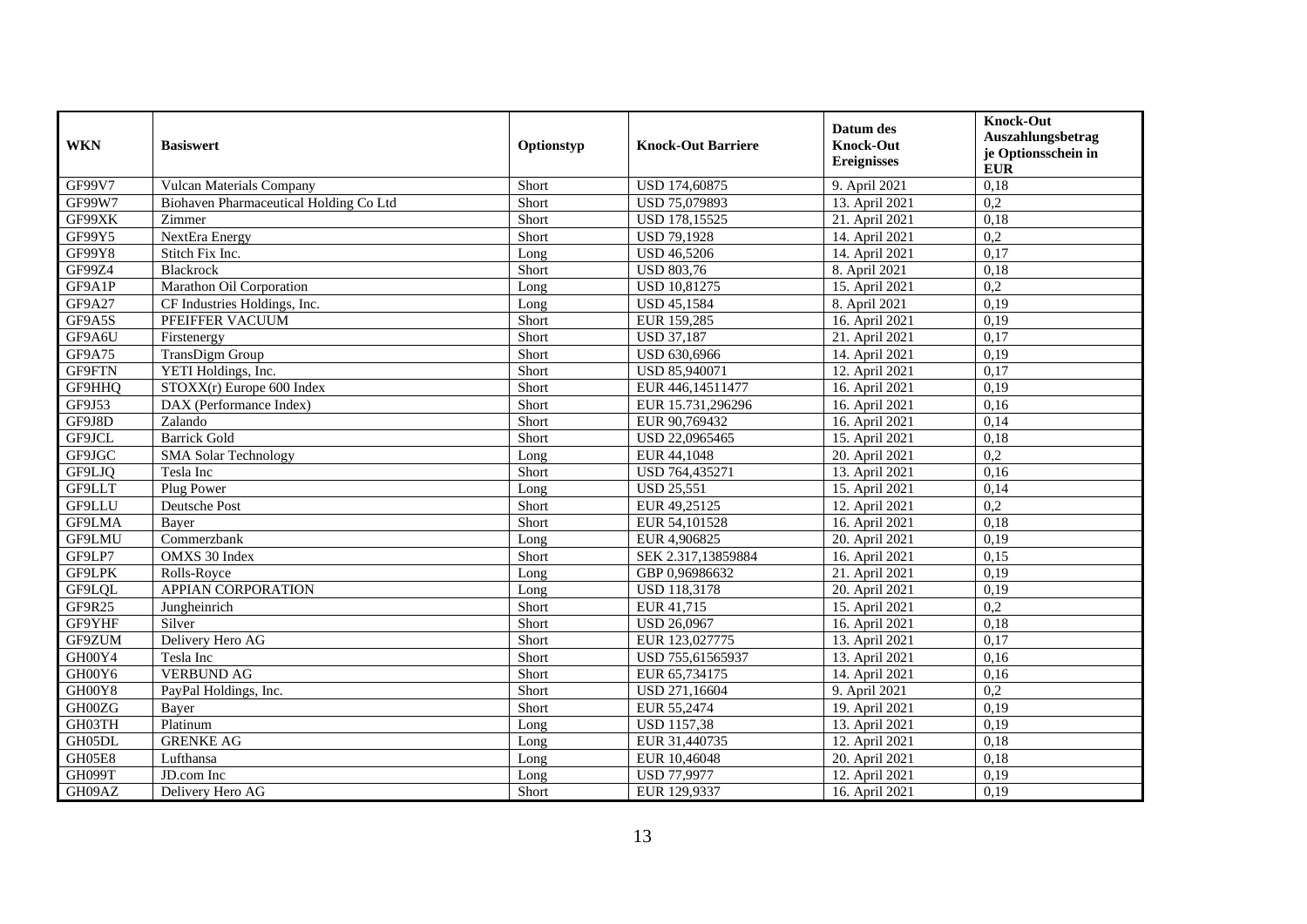| <b>WKN</b>    | <b>Basiswert</b>                             | Optionstyp | <b>Knock-Out Barriere</b> | Datum des<br><b>Knock-Out</b><br><b>Ereignisses</b> | <b>Knock-Out</b><br>Auszahlungsbetrag<br>je Optionsschein in<br><b>EUR</b> |
|---------------|----------------------------------------------|------------|---------------------------|-----------------------------------------------------|----------------------------------------------------------------------------|
| GH09BS        | Prosus NV                                    | Long       | EUR 92,111901             | 20. April 2021                                      | 0,2                                                                        |
| GH09C3        | T-Mobile US Inc.                             | Short      | USD 134,49381             | 16. April 2021                                      | 0,2                                                                        |
| GH0D84        | Alibaba Group Holding Limited ADR (New York) | Short      | USD 227,7762              | 12. April 2021                                      | 0,001                                                                      |
| GH0D9H        | Peloton Interactive Inc.                     | Long       | <b>USD 100,11</b>         | 21. April 2021                                      | 0,17                                                                       |
| GH0DA7        | <b>VERBUND AG</b>                            | Short      | EUR 67,6189912            | 16. April 2021                                      | 0,14                                                                       |
| GH0DA8        | Teva Pharmaceutical Industries Ltd.          | Long       | USD 10,114675             | 19. April 2021                                      | 0.18                                                                       |
| <b>GH0JDJ</b> | Intel                                        | Short      | USD 68,2375               | 8. April 2021                                       | 0,19                                                                       |
| <b>GHOJEB</b> | Delivery Hero AG                             | Short      | EUR 122,196               | 12. April 2021                                      | 0,2                                                                        |
| <b>GH0JEU</b> | S&P 500 ENERGY INDEX                         | Long       | USD 356,27303712          | 20. April 2021                                      | 0,19                                                                       |
| <b>GH0KYA</b> | HelloFresh SE                                | Short      | EUR 72,1206               | 13. April 2021                                      | 0,17                                                                       |
| <b>GH0KZA</b> | Tesla Inc                                    | Short      | USD 723,0394              | 13. April 2021                                      | 0,18                                                                       |
| <b>GHOLOB</b> | Commerzbank                                  | Long       | EUR 4,88977               | 13. April 2021                                      | $\overline{0,2}$                                                           |
| <b>GH0QQL</b> | Evotec                                       | Short      | EUR 31,941182             | 8. April 2021                                       | 0,19                                                                       |
| <b>GH0SPP</b> | HUGO BOSS Vz.                                | Short      | EUR 38,0276               | 21. April 2021                                      | 0.16                                                                       |
| <b>GH0VGC</b> | <b>ADVANCED Micro Devices</b>                | Short      | USD 84,12022842           | 15. April 2021                                      | 0,19                                                                       |
| <b>GH0YME</b> | Wacker Chemie                                | Short      | EUR 126,35285             | 13. April 2021                                      | 0,18                                                                       |
| GH0YN2        | <b>IRHYTHM TECHNOLOGIES INC</b>              | Long       | USD 103,65223193          | 12. April 2021                                      | 0,15                                                                       |
| <b>GH0YNA</b> | Nvidia                                       | Short      | <b>USD 626,6108</b>       | 13. April 2021                                      | 0,15                                                                       |
| <b>GH0YNB</b> | NASDAQ-100 Index                             | Short      | USD 14.182,7999313        | 13. April 2021                                      | 0,19                                                                       |
| GH10SX        | Siemens Gamesa Renewable Energy              | Long       | EUR 28,9351               | 20. April 2021                                      | 0,17                                                                       |
| GH10UB        | Coty Inc                                     | Long       | USD 8,67489252            | 20. April 2021                                      | 0,19                                                                       |
| GH13WS        | Bayer                                        | Short      | EUR 55,2474               | 19. April 2021                                      | 0,16                                                                       |
| GH13XY        | Microsoft                                    | Short      | USD 255,67269             | 8. April 2021                                       | 0,19                                                                       |
| GH15VH        | Alphabet - Class A                           | Short      | USD 2.302,414933          | 9. April 2021                                       | 0,2                                                                        |
| GH15Y1        | PayPal Holdings, Inc.                        | Short      | USD 268,53975             | 8. April 2021                                       | 0,19                                                                       |
| GH1BFZ        | American Airlines Group Inc.                 | Long       | USD 21,052195             | 20. April 2021                                      | 0,19                                                                       |
| GH1FG7        | DAX (Performance Index)                      | Short      | EUR 15.572,640864000001   | 16. April 2021                                      | 0,16                                                                       |
| <b>GH1FGE</b> | DAX (Performance Index)                      | Short      | EUR 15.586,370661000001   | 16. April 2021                                      | 0,19                                                                       |
| <b>GH1FGL</b> | DAX (Performance Index)                      | Short      | EUR 15.547,780836         | 9. April 2021                                       | 0,19                                                                       |
| <b>GH1FLL</b> | Tesla Inc                                    | Short      | USD 723,0394              | 13. April 2021                                      | 0,16                                                                       |
| GH1FP4        | NASDAQ-100 Index                             | Short      | USD 14.095,738020000001   | 13. April 2021                                      | 0,16                                                                       |
| GH1FR2        | Plug Power                                   | Long       | <b>USD 25,551</b>         | 15. April 2021                                      | 0,15                                                                       |
| <b>GH1FXE</b> | Dow Jones Industrial Average Index           | Short      | USD 34.173,6414           | 9. April 2021                                       | 0,2                                                                        |
| GH1GK4        | American Airlines Group Inc.                 | Long       | <b>USD 21,5894</b>        | 19. April 2021                                      | 0,17                                                                       |
| GH1GL0        | Commerzbank                                  | Long       | EUR 4,9401833             | 12. April 2021                                      | 0,19                                                                       |
| GH1GM6        | DIODES INCORPORATED                          | Long       | USD 77,8669               | 12. April 2021                                      | 0,18                                                                       |
| <b>GH1GNY</b> | Zalando                                      | Short      | EUR 93,3912               | 19. April 2021                                      | 0,2                                                                        |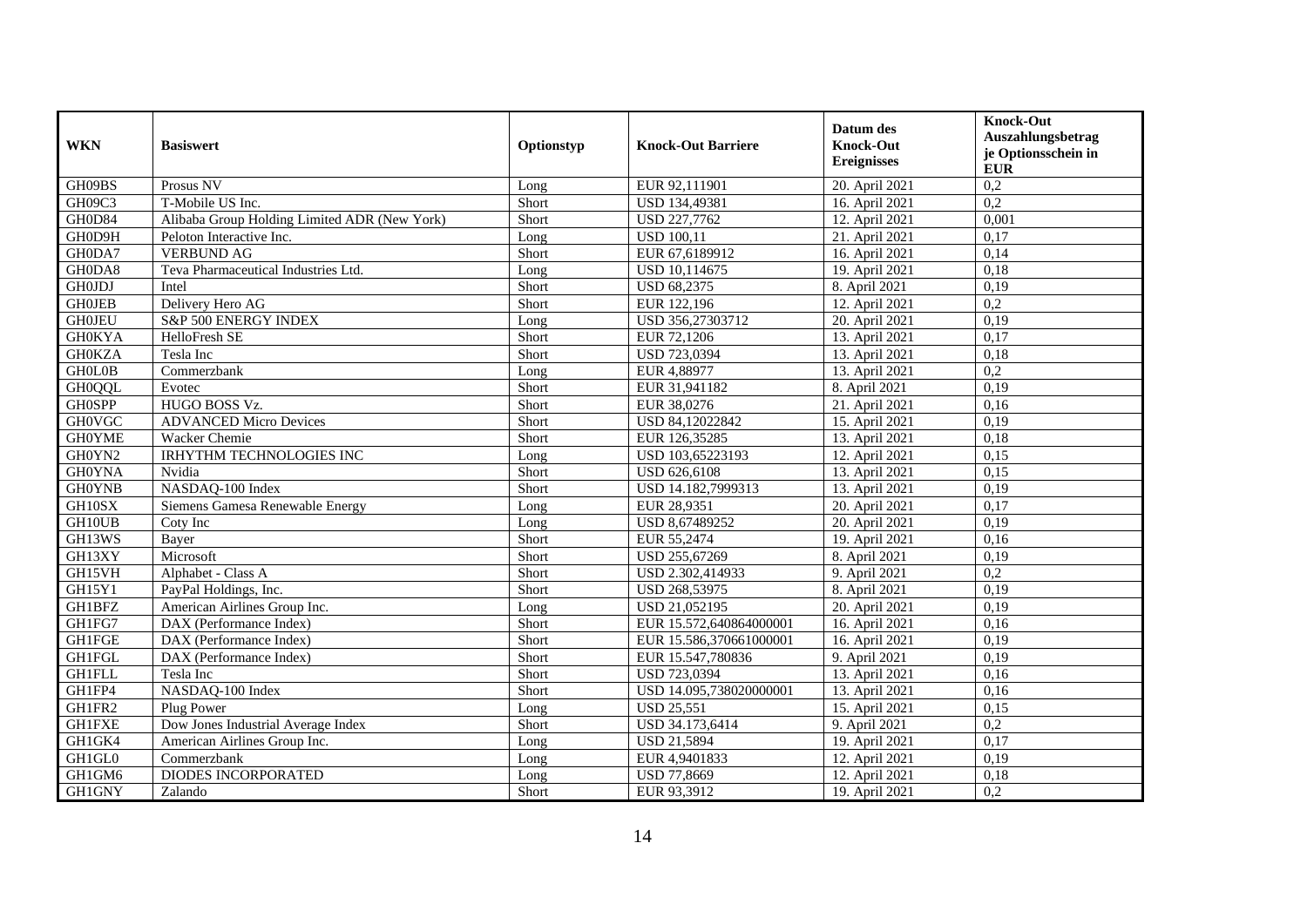| <b>WKN</b>    | <b>Basiswert</b>                       | Optionstyp | <b>Knock-Out Barriere</b> | Datum des<br><b>Knock-Out</b><br><b>Ereignisses</b> | <b>Knock-Out</b><br>Auszahlungsbetrag<br>je Optionsschein in<br><b>EUR</b> |
|---------------|----------------------------------------|------------|---------------------------|-----------------------------------------------------|----------------------------------------------------------------------------|
| GH1L1W        | DAX (Performance Index)                | Short      | EUR 15.560,436600000001   | 16. April 2021                                      | 0,16                                                                       |
| <b>GH1L23</b> | DAX (Performance Index)                | Short      | EUR 15.572,640864000001   | 16. April 2021                                      | 0,19                                                                       |
| <b>GH1L29</b> | DAX (Performance Index)                | Short      | EUR 15.539,188555000001   | 15. April 2021                                      | 0,2                                                                        |
| <b>GH1NRL</b> | Commerzbank                            | Long       | EUR 5,01662               | 9. April 2021                                       | 0.18                                                                       |
| GH1QNR        | ARTISAN PARTNERS ASSET MANAGEMENT INC. | Short      | USD 56,119176             | 15. April 2021                                      | 0,17                                                                       |
| GH1QQ0        | Bayer                                  | Short      | <b>EUR 55.08</b>          | 19. April 2021                                      | 0,19                                                                       |
| GH1QRW        | Nvidia                                 | Short      | USD 625,195948            | 15. April 2021                                      | 0,11                                                                       |
| GH1QRX        | Nvidia                                 | Short      | USD 589,3056              | 12. April 2021                                      | 0.17                                                                       |
| GH1RR9        | PROTO LABS, INC                        | Long       | <b>USD 97,149</b>         | 20. April 2021                                      | 0,19                                                                       |
| <b>GH1RRQ</b> | Nvidia                                 | Short      | USD 577,0548              | 8. April 2021                                       | $\overline{0.2}$                                                           |
| <b>GH1RRS</b> | Nvidia                                 | Short      | USD 648,294772            | 15. April 2021                                      | 0,18                                                                       |
| <b>GH1RSH</b> | Evotec                                 | Short      | EUR 32,9154               | 13. April 2021                                      | 0,17                                                                       |
| <b>GH1SUL</b> | DAX (Performance Index)                | Short      | EUR 15.560,436600000001   | 16. April 2021                                      | 0,13                                                                       |
| <b>GH1SUT</b> | DAX (Performance Index)                | Short      | EUR 15.572,640864000001   | 16. April 2021                                      | 0.16                                                                       |
| GH1SV0        | DAX (Performance Index)                | Short      | EUR 15.586,370661000001   | 16. April 2021                                      | 0,19                                                                       |
| GH1SV6        | DAX (Performance Index)                | Short      | EUR 15.547,780836         | 9. April 2021                                       | $\overline{0.2}$                                                           |
| <b>GH1SVD</b> | DAX (Performance Index)                | Short      | EUR 15.636,713250000001   | 16. April 2021                                      | 0,19                                                                       |
| GH1SW6        | DAX (Performance Index)                | Short      | EUR 15.842,660205         | 16. April 2021                                      | 0,18                                                                       |
| GH1SZR        | NASDAQ-100 Index                       | Short      | USD 13.888,990193039999   | 8. April 2021                                       | 0,16                                                                       |
| <b>GH1UEW</b> | Square                                 | Short      | <b>USD 264,82925</b>      | 9. April 2021                                       | 0.15                                                                       |
| <b>GH1WMN</b> | $ams\overline{AG}$                     | Long       | CHF 18,3999115            | 16. April 2021                                      | 0,19                                                                       |
| <b>GH1WRC</b> | DAX (Performance Index)                | Short      | EUR 15.513,333000000001   | 15. April 2021                                      | 0,19                                                                       |
| <b>GH1WRK</b> | DAX (Performance Index)                | Short      | EUR 15.572,640864000001   | 16. April 2021                                      | 0,15                                                                       |
| <b>GH1WRS</b> | DAX (Performance Index)                | Short      | EUR 15.586,370661000001   | 16. April 2021                                      | 0,18                                                                       |
| GH1WRY        | DAX (Performance Index)                | Short      | EUR 15.547,780836         | 9. April 2021                                       | 0,19                                                                       |
| GH1WS5        | DAX (Performance Index)                | Short      | EUR 15.636.713250000001   | 16. April 2021                                      | 0,18                                                                       |
| <b>GH1WSY</b> | DAX (Performance Index)                | Short      | EUR 15.842,660205         | 16. April 2021                                      | 0,18                                                                       |
| GH2040        | DAX (Performance Index)                | Short      | EUR 15.560.436600000001   | 16. April 2021                                      | 0,16                                                                       |
| GH2047        | DAX (Performance Index)                | Short      | EUR 15.572,640864000001   | 16. April 2021                                      | 0,19                                                                       |
| <b>GH204D</b> | DAX (Performance Index)                | Short      | EUR 15.539,188555000001   | 15. April 2021                                      | 0,19                                                                       |
| <b>GH204L</b> | DAX (Performance Index)                | Short      | EUR 15.601,625991000001   | 16. April 2021                                      | 0,16                                                                       |
| <b>GH205L</b> | DAX (Performance Index)                | Short      | EUR 15.842,660205         | 16. April 2021                                      | 0,2                                                                        |
| GH2097        | NASDAQ-100 Index                       | Short      | USD 14.079,99228          | 15. April 2021                                      | 0,2                                                                        |
| <b>GH209F</b> | NASDAQ-100 Index                       | Short      | USD 14.103,458933800001   | 15. April 2021                                      | 0,17                                                                       |
| <b>GH20C7</b> | Tesla Inc                              | Short      | USD 718,250518            | 12. April 2021                                      | 0,2                                                                        |
| <b>GH20C8</b> | Tesla Inc                              | Short      | USD 732,094942            | 13. April 2021                                      | 0,16                                                                       |
| <b>GH22J8</b> | DAX (Performance Index)                | Short      | EUR 15.560,436600000001   | 16. April 2021                                      | 0,15                                                                       |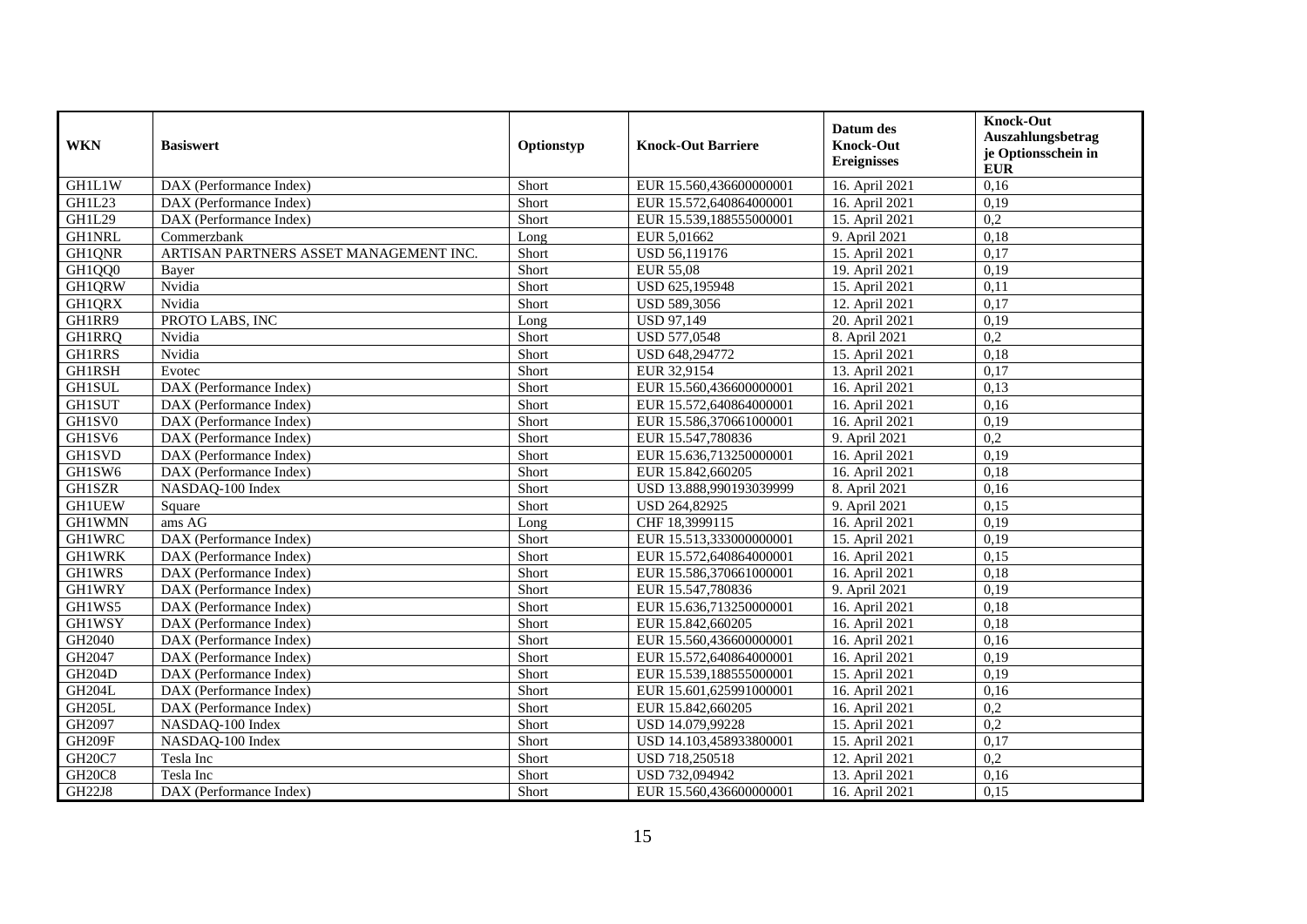| <b>WKN</b>          | <b>Basiswert</b>                   | Optionstyp | <b>Knock-Out Barriere</b> | Datum des<br><b>Knock-Out</b><br><b>Ereignisses</b> | <b>Knock-Out</b><br>Auszahlungsbetrag<br>je Optionsschein in<br><b>EUR</b> |
|---------------------|------------------------------------|------------|---------------------------|-----------------------------------------------------|----------------------------------------------------------------------------|
| GH22JF              | DAX (Performance Index)            | Short      | EUR 15.572,640864000001   | 16. April 2021                                      | 0,18                                                                       |
| GH22JU              | DAX (Performance Index)            | Short      | EUR 15.601,625991000001   | 16. April 2021                                      | 0,15                                                                       |
| GH22KU              | DAX (Performance Index)            | Short      | EUR 15.842,660205         | 16. April 2021                                      | 0.19                                                                       |
| GH22ZY              | Dow Jones Industrial Average Index | Short      | USD 34.405,507799999999   | 15. April 2021                                      | 0,18                                                                       |
| GH23LM              | BioNTech SE - ADR                  | Short      | <b>USD 165,5508</b>       | 21. April 2021                                      | 0,18                                                                       |
| <b>GH23N2</b>       | <b>BioNTech SE - ADR</b>           | Short      | <b>USD 145,997</b>        | 16. April 2021                                      | 0,19                                                                       |
| GH23N4              | BioNTech SE - ADR                  | Short      | USD 130,8048875           | 13. April 2021                                      | 0,17                                                                       |
| <b>GH23N8</b>       | BioNTech SE - ADR                  | Short      | USD 130,7894              | 13. April 2021                                      | 0,16                                                                       |
| GH23NY              | BioNTech SE - ADR                  | Short      | <b>USD 117,9247</b>       | 9. April 2021                                       | 0,18                                                                       |
| GH23P0              | <b>IRHYTHM TECHNOLOGIES INC</b>    | Long       | USD 91,58711214           | 13. April 2021                                      | 0,19                                                                       |
| GH23PL              | <b>BioNTech SE - ADR</b>           | Short      | <b>USD 137,4184</b>       | 14. April 2021                                      | 0,2                                                                        |
| GH23QJ              | The Trade Desk, Inc.               | Short      | USD 738,84738595          | 13. April 2021                                      | 0,19                                                                       |
| GH25G1              | DAX (Performance Index)            | Short      | EUR 15.513,333000000001   | 15. April 2021                                      | 0,2                                                                        |
| GH25G8              | DAX (Performance Index)            | Short      | EUR 15.572,640864000001   | 16. April 2021                                      | 0,15                                                                       |
| GH25GF              | DAX (Performance Index)            | Short      | EUR 15.586,370661000001   | 16. April 2021                                      | 0,18                                                                       |
| GH25GU              | DAX (Performance Index)            | Short      | EUR 15.636,713250000001   | 16. April 2021                                      | 0,18                                                                       |
| GH25HM              | DAX (Performance Index)            | Short      | EUR 15.842,660205         | 16. April 2021                                      | 0,18                                                                       |
| <b>GH25M8</b>       | NASDAQ-100 Index                   | Short      | USD 14.033,499508020001   | 9. April 2021                                       | 0,2                                                                        |
| GH25QC              | Tesla Inc                          | Short      | USD 744,0988              | 13. April 2021                                      | 0,17                                                                       |
| GH25TF              | Apple                              | Short      | USD 134,855442            | 15. April 2021                                      | 0,19                                                                       |
| GH26MY              | <b>BioNTech SE - ADR</b>           | Short      | USD 138,28854             | 15. April 2021                                      | 0,15                                                                       |
| GH <sub>26N1</sub>  | BioNTech SE - ADR                  | Short      | USD 155,892692            | 20. April 2021                                      | 0,16                                                                       |
| GH <sub>26</sub> NV | BioNTech SE - ADR                  | Short      | USD 119,401621            | 9. April 2021                                       | 0,17                                                                       |
| GH28XG              | DAX (Performance Index)            | Short      | EUR 15.560,436600000001   | 16. April 2021                                      | 0,16                                                                       |
| GH28XP              | DAX (Performance Index)            | Short      | EUR 15.572,640864000001   | 16. April 2021                                      | 0,19                                                                       |
| GH28XV              | DAX (Performance Index)            | Short      | EUR 15.539,188555000001   | 15. April 2021                                      | 0,2                                                                        |
| GH28Y2              | DAX (Performance Index)            | Short      | EUR 15.601,625991000001   | 16. April 2021                                      | 0,16                                                                       |
| GH28Z2              | DAX (Performance Index)            | Short      | EUR 15.842,660205         | 16. April 2021                                      | 0,2                                                                        |
| <b>GH292P</b>       | NASDAQ-100 Index                   | Short      | USD 14.095,738020000001   | 13. April 2021                                      | 0,18                                                                       |
| GH29E4              | Apple                              | Short      | USD 134,855442            | 15. April 2021                                      | 0,18                                                                       |
| GH2A2W              | Nvidia                             | Short      | <b>USD 605.16</b>         | 12. April 2021                                      | 0,18                                                                       |
| GH2BPM              | DAX (Performance Index)            | Short      | EUR 15.560,436600000001   | 16. April 2021                                      | 0,14                                                                       |
| GH2BPU              | DAX (Performance Index)            | Short      | EUR 15.572,640864000001   | 16. April 2021                                      | 0,17                                                                       |
| GH2BQ1              | DAX (Performance Index)            | Short      | EUR 15.586,370661000001   | 16. April 2021                                      | 0,2                                                                        |
| GH2BQ7              | DAX (Performance Index)            | Short      | EUR 15.554,397704999999   | 15. April 2021                                      | 0,2                                                                        |
| GH2BQE              | DAX (Performance Index)            | Short      | EUR 15.636,713250000001   | 16. April 2021                                      | 0,19                                                                       |
| GH2BR7              | DAX (Performance Index)            | Short      | EUR 15.842,660205         | 16. April 2021                                      | 0,18                                                                       |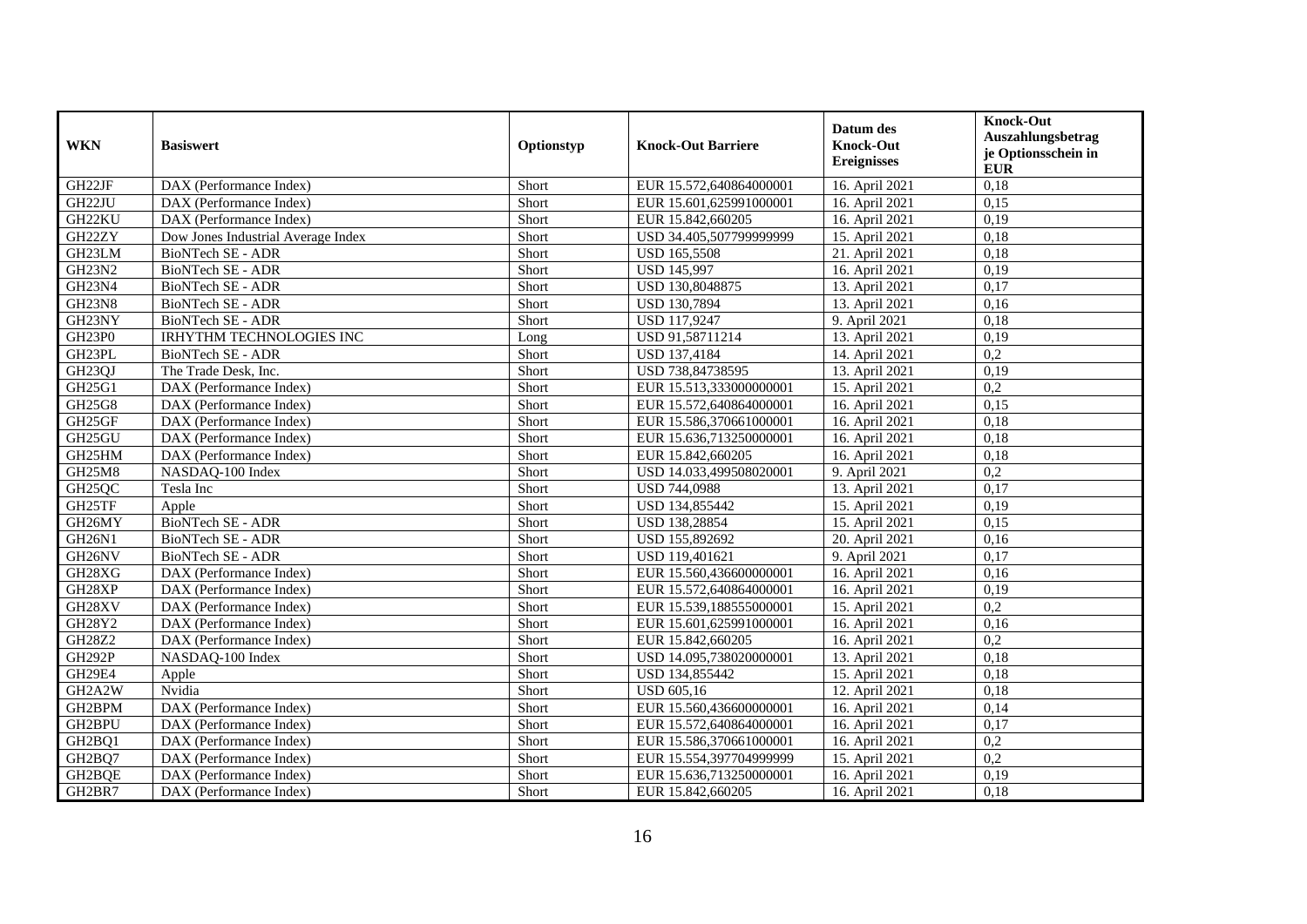| <b>WKN</b>                       | <b>Basiswert</b>                   | Optionstyp | <b>Knock-Out Barriere</b> | Datum des<br><b>Knock-Out</b><br><b>Ereignisses</b> | <b>Knock-Out</b><br>Auszahlungsbetrag<br>je Optionsschein in<br><b>EUR</b> |
|----------------------------------|------------------------------------|------------|---------------------------|-----------------------------------------------------|----------------------------------------------------------------------------|
| GH2BZL                           | Amazon.com                         | Short      | USD 3.381,7825            | 9. April 2021                                       | 0,15                                                                       |
| GH <sub>2</sub> C <sub>2</sub> T | Dow Jones Industrial Average Index | Short      | USD 34.574,162250000001   | 15. April 2021                                      | 0,17                                                                       |
| GH <sub>2</sub> C <sub>4</sub> S | SAP                                | Short      | EUR 111,5472              | 8. April 2021                                       | 0,15                                                                       |
| GH2C4Y                           | SAP                                | Short      | EUR 116,802               | 15. April 2021                                      | 0,2                                                                        |
| GH <sub>2</sub> C <sub>6</sub> C | Apple                              | Short      | <b>USD 134,2708</b>       | 9. April 2021                                       | 0,18                                                                       |
| GH2CAD                           | S&P $500(r)$ Index                 | Short      | USD 4.210,36412146        | 15. April 2021                                      | 0,17                                                                       |
| GH2CVH                           | HUGO BOSS Vz.                      | Short      | EUR 37,565258             | 16. April 2021                                      | 0,18                                                                       |
| GH2CWE                           | HUGO BOSS Vz.                      | Short      | EUR 35,59825              | 12. April 2021                                      | 0,19                                                                       |
| GH <sub>2</sub> CX <sub>G</sub>  | <b>IRHYTHM TECHNOLOGIES INC</b>    | Short      | USD 93,5858               | 15. April 2021                                      | 0,2                                                                        |
| GH2FL0                           | Palladium                          | Short      | <b>USD 2.710,14</b>       | 13. April 2021                                      | 0,17                                                                       |
| GH2JK3                           | LIVERAMP HOLDINGS, INC.            | Long       | USD 46,59928              | 20. April 2021                                      | 0,15                                                                       |
| <b>GH2T28</b>                    | HUGO BOSS Vz.                      | Short      | EUR 36,381436             | 13. April 2021                                      | 0,17                                                                       |
| GH2T2V                           | <b>Ballard Power Systems Inc</b>   | Long       | USD 21,28906              | 15. April 2021                                      | 0,15                                                                       |
| GH2T3V                           | FibroGen, Inc.                     | Long       | <b>USD 18,5556</b>        | 8. April 2021                                       | $\overline{0,2}$                                                           |
| GH2T4K                           | <b>IRHYTHM TECHNOLOGIES INC</b>    | Long       | USD 80,9263723            | 13. April 2021                                      | 0,17                                                                       |
| GH2VMG                           | HelloFresh SE                      | Short      | EUR 73,439                | 16. April 2021                                      | 0,16                                                                       |
| GH2VNV                           | Plug Power                         | Long       | <b>USD 25.004</b>         | 15. April 2021                                      | 0.16                                                                       |
| GH2VPH                           | Schaeffler AG                      | Short      | EUR 8,409882              | 19. April 2021                                      | 0,18                                                                       |
| GH30XS                           | Carnival                           | Long       | GBP 16,2288               | 19. April 2021                                      | 0,18                                                                       |
| GH30XT                           | <b>ABIOMED</b> Inc                 | Short      | USD 345,52676466          | 21. April 2021                                      | 0,15                                                                       |
| GH30YB                           | HUGO BOSS Vz.                      | Short      | EUR 37,10670647           | 21. April 2021                                      | 0,14                                                                       |
| GH311F                           | JD.com Inc                         | Long       | <b>USD 78,8018</b>        | 12. April 2021                                      | 0,17                                                                       |
| GH3124                           | Porsche                            | Short      | EUR 98,4062               | 16. April 2021                                      | 0,16                                                                       |
| <b>GH312E</b>                    | Plug Power                         | Long       | <b>USD 27,5326</b>        | 14. April 2021                                      | 0,18                                                                       |
| GH312V                           | Royal Dutch Shell plc              | Long       | EUR 16,4763954            | 8. April 2021                                       | 0,16                                                                       |
| GH3134                           | Roku, Inc.                         | Long       | USD 346,652965            | 21. April 2021                                      | $\overline{0,2}$                                                           |
| GH3135                           | MongoDB, Inc.                      | Short      | USD 302,133711            | 8. April 2021                                       | 0,18                                                                       |
| GH315P                           | Sartorius                          | Short      | EUR 443,71847             | 8. April 2021                                       | 0,2                                                                        |
| <b>GH315R</b>                    | TUI                                | Long       | EUR 4,24501594            | 9. April 2021                                       | 0,19                                                                       |
| GH315Y                           | TUI                                | Long       | EUR 4,2147875             | 20. April 2021                                      | 0,2                                                                        |
| GH34AF                           | Deutsche Post                      | Short      | EUR 49,6050035            | 13. April 2021                                      | 0,18                                                                       |
| GH34AT                           | HUGO BOSS Vz.                      | Short      | EUR 37,96387138           | 21. April 2021                                      | 0,16                                                                       |
| GH34B6                           | Peloton Interactive Inc.           | Long       | USD 100,20585             | 21. April 2021                                      | 0,15                                                                       |
| GH37AJ                           | Tesla Inc                          | Short      | USD 737,5177375           | 13. April 2021                                      | 0,14                                                                       |
| GH37AR                           | <b>Ballard Power Systems Inc</b>   | Long       | USD 18,58584              | 21. April 2021                                      | 0,17                                                                       |
| GH37B7                           | ams AG                             | Long       | CHF 17,8189               | 20. April 2021                                      | 0,02                                                                       |
| GH37BG                           | Delivery Hero AG                   | Short      | EUR 123,8575              | 13. April 2021                                      | 0,18                                                                       |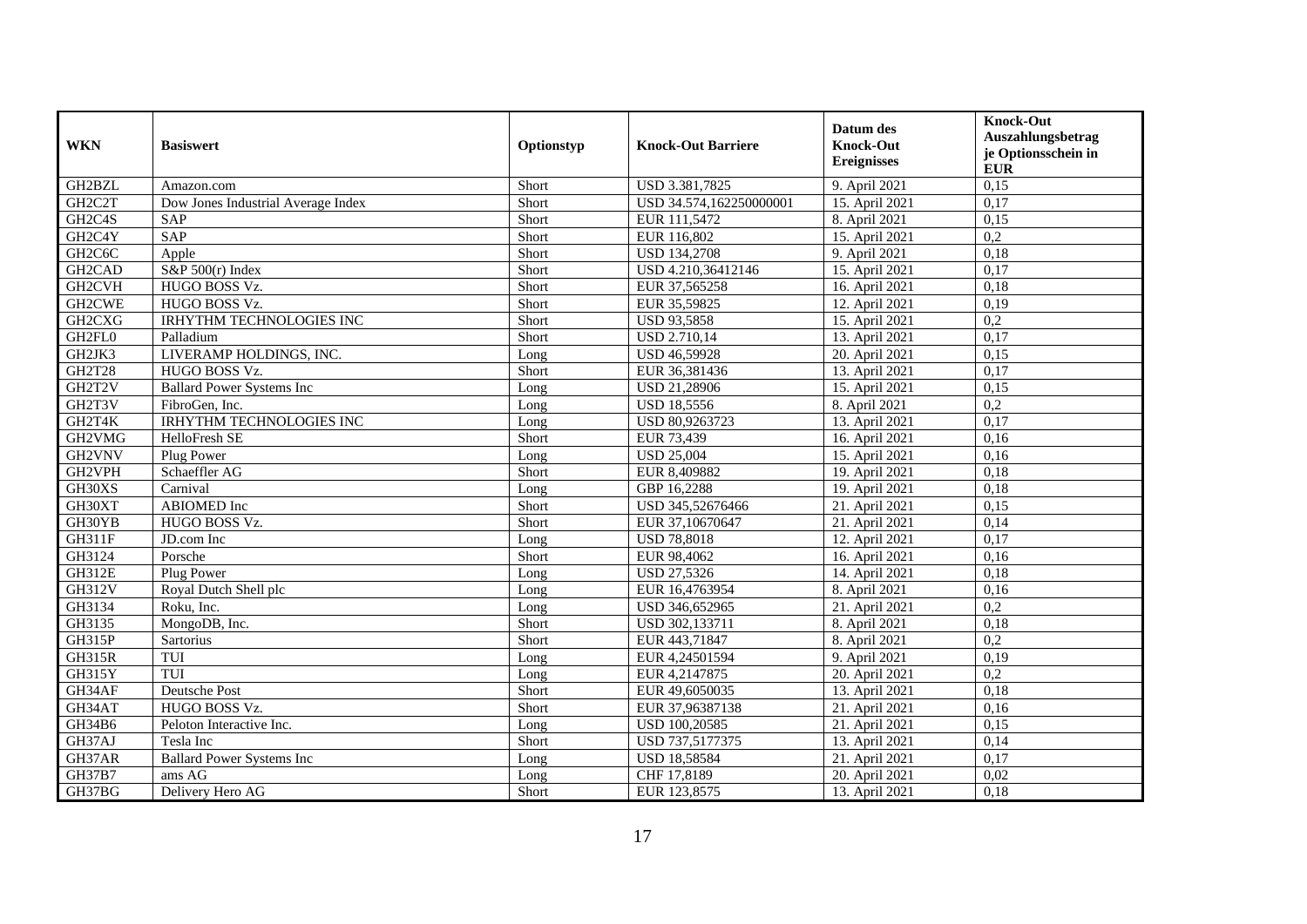| <b>WKN</b>    | <b>Basiswert</b>                  | Optionstyp | <b>Knock-Out Barriere</b> | Datum des<br><b>Knock-Out</b><br><b>Ereignisses</b> | <b>Knock-Out</b><br>Auszahlungsbetrag<br>je Optionsschein in<br><b>EUR</b> |
|---------------|-----------------------------------|------------|---------------------------|-----------------------------------------------------|----------------------------------------------------------------------------|
| GH37DF        | Amplifon S.p.A.                   | Short      | EUR 33,8046               | 13. April 2021                                      | 0,15                                                                       |
| GH37DS        | Tesla Inc                         | Short      | USD 709,857473            | 12. April 2021                                      | 0,17                                                                       |
| GH3APZ        | AutoZone Inc.                     | Short      | USD 1.496,7888            | 16. April 2021                                      | 0,18                                                                       |
| GH3AS2        | Square                            | Short      | USD 271,32612             | 13. April 2021                                      | 0,15                                                                       |
| GH3AS4        | Square                            | Short      | <b>USD 271,83</b>         | 13. April 2021                                      | 0,2                                                                        |
| GH3AS9        | JD.com Inc                        | Long       | <b>USD 73,059</b>         | 21. April 2021                                      | 0,18                                                                       |
| GH3AT2        | <b>BioNTech SE - ADR</b>          | Short      | USD 127,67195             | 13. April 2021                                      | 0,18                                                                       |
| GH3AT5        | BioNTech SE - ADR                 | Short      | USD 120,28605625          | 9. April 2021                                       | 0,14                                                                       |
| GH3ATR        | Airbnb, Inc.                      | Long       | USD 168,03325             | 20. April 2021                                      | 0,16                                                                       |
| GH3AUH        | Tesla Inc                         | Short      | USD 779,929592            | 14. April 2021                                      | 0,17                                                                       |
| GH3AW9        | Sunrun                            | Long       | USD 46,15611              | 21. April 2021                                      | 0,15                                                                       |
| GH3CXA        | Nvidia                            | Short      | USD 623,569               | 13. April 2021                                      | 0,18                                                                       |
| GH3H7U        | Plug Power                        | Long       | USD 28,40376              | 13. April 2021                                      | 0,18                                                                       |
| GH3H85        | Porsche                           | Short      | EUR 98,4062               | 16. April 2021                                      | 0,18                                                                       |
| GH3HA8        | Volkswagen AG - Preferred         | Short      | EUR 243,015               | 16. April 2021                                      | $\overline{0.2}$                                                           |
| GH3HAY        | TUI                               | Long       | EUR 4,474202              | 9. April 2021                                       | 0,18                                                                       |
| GH3HB1        | Plug Power                        | Long       | USD 29.8918412            | 12. April 2021                                      | 0,17                                                                       |
| GH3L62        | Commerzbank                       | Long       | EUR 4,9049                | 15. April 2021                                      | 0,2                                                                        |
| GH3L6P        | Plug Power                        | Long       | USD 27,31118              | 15. April 2021                                      | 0,14                                                                       |
| GH3L6Y        | Plug Power                        | Long       | <b>USD 31,331</b>         | 12. April 2021                                      | 0,14                                                                       |
| GH3L7D        | Plug Power                        | Long       | <b>USD 25,4562</b>        | 15. April 2021                                      | 0,13                                                                       |
| GH3N3U        | Plug Power                        | Long       | USD 29,581827             | 12. April 2021                                      | 0,14                                                                       |
| GH3N3V        | Commerzbank                       | Long       | EUR 4,75741               | 21. April 2021                                      | 0,19                                                                       |
| GH3N3X        | <b>Ballard Power Systems Inc</b>  | Long       | <b>USD 21,4661</b>        | 15. April 2021                                      | 0,17                                                                       |
| <b>GH3N40</b> | <b>BioNTech SE - ADR</b>          | Short      | USD 140,67534             | 15. April 2021                                      | 0,14                                                                       |
| GH3N46        | Delivery Hero AG                  | Short      | EUR 133,63938             | 19. April 2021                                      | $\overline{0.2}$                                                           |
| GH3N4V        | Delivery Hero AG                  | Short      | EUR 125,1081              | 13. April 2021                                      | 0,16                                                                       |
| GH3N4Z        | Lufthansa                         | Long       | EUR 10,29153366           | 20. April 2021                                      | 0,14                                                                       |
| <b>GH3N52</b> | Symrise                           | Short      | EUR 111,92714             | 21. April 2021                                      | 0,17                                                                       |
| <b>GH3N53</b> | TUI                               | Long       | EUR 4,337436              | 20. April 2021                                      | 0,19                                                                       |
| GH3SJ4        | Tesla Inc                         | Short      | USD 736,15063145          | 13. April 2021                                      | 0,19                                                                       |
| GH3SJ9        | Tesla Inc                         | Short      | USD 690,5604              | 12. April 2021                                      | 0,2                                                                        |
| GH3UZV        | ams AG                            | Long       | CHF 18,0026               | 20. April 2021                                      | 0,01                                                                       |
| GH3V07        | TUI                               | Long       | EUR 4,4884                | 9. April 2021                                       | 0,1                                                                        |
| GH3V15        | Harley-Davidson                   | Short      | USD 45,44804574           | 19. April 2021                                      | 0,19                                                                       |
| GH3XNU        | LATTICE SEMICONDUCTOR CORPORATION | Short      | USD 55,89298605           | 16. April 2021                                      | 0,19                                                                       |
| GH3XPL        | Discovery                         | Long       | <b>USD 29,328</b>         | 20. April 2021                                      | 0,2                                                                        |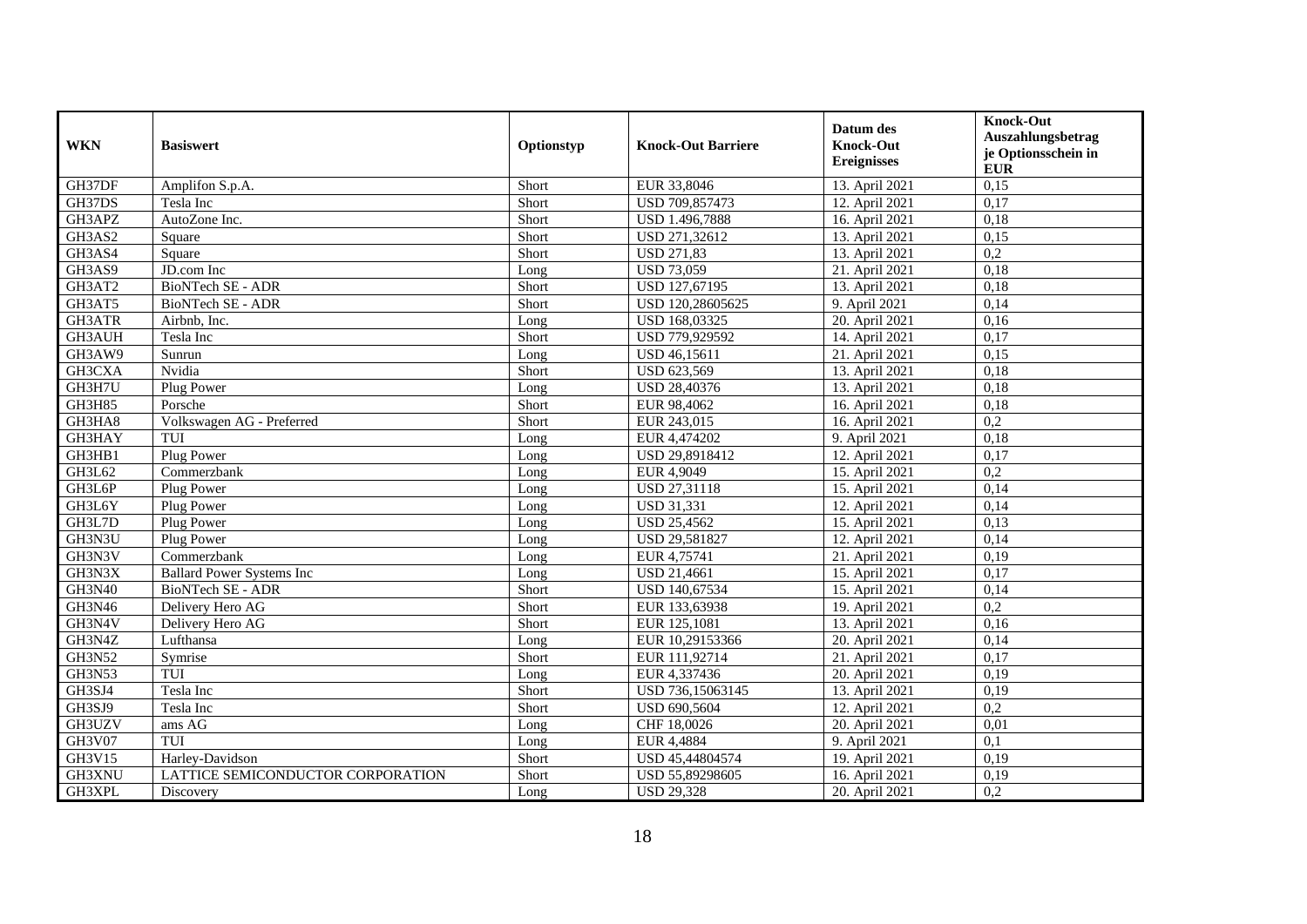| <b>WKN</b>    | <b>Basiswert</b>                 | Optionstyp | <b>Knock-Out Barriere</b> | Datum des<br><b>Knock-Out</b><br><b>Ereignisses</b> | <b>Knock-Out</b><br>Auszahlungsbetrag<br>je Optionsschein in<br><b>EUR</b> |
|---------------|----------------------------------|------------|---------------------------|-----------------------------------------------------|----------------------------------------------------------------------------|
| GH3XQ5        | Plug Power                       | Long       | <b>USD 24,2905</b>        | 21. April 2021                                      | 0,15                                                                       |
| GH3ZFX        | Plug Power                       | Long       | USD 29,1679               | 12. April 2021                                      | 0,17                                                                       |
| GH3ZHN        | Plug Power                       | Long       | <b>USD 27.5383</b>        | 15. April 2021                                      | 0,15                                                                       |
| GH3ZJF        | ams AG                           | Long       | CHF 18,0026               | 20. April 2021                                      | 0,04                                                                       |
| GH3ZJS        | Porsche                          | Short      | EUR 97,3545               | 13. April 2021                                      | 0,19                                                                       |
| <b>GH425B</b> | TUI                              | Short      | EUR 4,53654346            | 14. April 2021                                      | 0,14                                                                       |
| GH425J        | TUI                              | Short      | EUR 4,5951                | 19. April 2021                                      | 0,18                                                                       |
| <b>GH425K</b> | TUI                              | Short      | EUR 4,55340875            | 14. April 2021                                      | 0,15                                                                       |
| GH425Q        | NIO Inc                          | Long       | <b>USD 35,2212</b>        | 15. April 2021                                      | 0,17                                                                       |
| <b>GH426D</b> | NIO Inc                          | Short      | <b>USD 39,2496</b>        | 14. April 2021                                      | 0,15                                                                       |
| <b>GH427D</b> | <b>Wacker Neuson</b>             | Short      | EUR 21,17817              | 16. April 2021                                      | 0,2                                                                        |
| GH4286        | Nordex SE                        | Long       | EUR 23,37920928           | 19. April 2021                                      | 0,19                                                                       |
| GH47JX        | <b>BioNTech SE - ADR</b>         | Short      | USD 162,03675             | 21. April 2021                                      | 0,16                                                                       |
| GH47MM        | Tesla Inc                        | Short      | USD 763,57046163          | 13. April 2021                                      | 0,15                                                                       |
| GH4CK1        | BioNTech SE - ADR                | Short      | USD 147,84395             | 16. April 2021                                      | 0,19                                                                       |
| GH4CK8        | BioNTech SE - ADR                | Short      | USD 147,29635359          | 16. April 2021                                      | 0,14                                                                       |
| GH4CKK        | <b>BioNTech SE - ADR</b>         | Short      | USD 158,583332            | 20. April 2021                                      | 0,18                                                                       |
| <b>GH4CKU</b> | <b>SMA Solar Technology</b>      | Long       | EUR 48,337012             | 16. April 2021                                      | 0,18                                                                       |
| GH4CL0        | BioNTech SE - ADR                | Short      | USD 139,312875            | 15. April 2021                                      | 0,14                                                                       |
| GH4CL8        | <b>BioNTech SE - ADR</b>         | Short      | USD 135,66306             | 15. April 2021                                      | 0,16                                                                       |
| GH4CLC        | BioNTech SE - ADR                | Short      | USD 144,9416              | 16. April 2021                                      | 0,16                                                                       |
| GH4CLD        | Nordex SE                        | Long       | EUR 23,0084               | 20. April 2021                                      | 0,16                                                                       |
| GH4CLF        | <b>SMA Solar Technology</b>      | Long       | EUR 43,46698125           | 20. April 2021                                      | 0,19                                                                       |
| GH4CLJ        | <b>SMA Solar Technology</b>      | Long       | EUR 48,40416              | 12. April 2021                                      | 0,18                                                                       |
| GH4CLS        | <b>SMA Solar Technology</b>      | Long       | <b>EUR 46,56</b>          | 19. April 2021                                      | 0,19                                                                       |
| GH4CMC        | <b>SMA Solar Technology</b>      | Long       | EUR 44,77733299           | 20. April 2021                                      | 0,16                                                                       |
| GH4CMD        | BioNTech SE - ADR                | Short      | USD 124,327112            | 13. April 2021                                      | 0,14                                                                       |
| GH4CML        | <b>Ballard Power Systems Inc</b> | Long       | USD 20,154078             | 19. April 2021                                      | 0,18                                                                       |
| GH4CMX        | HUGO BOSS Vz.                    | Short      | EUR 36,7404               | 16. April 2021                                      | 0,19                                                                       |
| GH4CNB        | Plug Power                       | Long       | <b>USD 25,802</b>         | 15. April 2021                                      | 0,17                                                                       |
| GH4CNG        | Lufthansa                        | Long       | EUR 10,56832              | 20. April 2021                                      | 0,19                                                                       |
| GH4G22        | <b>BioNTech SE - ADR</b>         | Short      | <b>USD 123,9504</b>       | 13. April 2021                                      | 0,12                                                                       |
| GH4K8D        | Plug Power                       | Long       | <b>USD 24,4925</b>        | 21. April 2021                                      | 0,2                                                                        |
| GH4K8S        | <b>SMA Solar Technology</b>      | Long       | EUR 44,577                | 20. April 2021                                      | 0,18                                                                       |
| GH4QCC        | Okta, Inc. - Class A             | Short      | USD 278,22179353          | 21. April 2021                                      | 0,19                                                                       |
| GH4QCV        | Okta, Inc. - Class A             | Short      | USD 253,9392              | 13. April 2021                                      | 0,04                                                                       |
| GH4QD8        | BioNTech SE - ADR                | Short      | <b>USD 160,8654</b>       | 21. April 2021                                      | 0,19                                                                       |